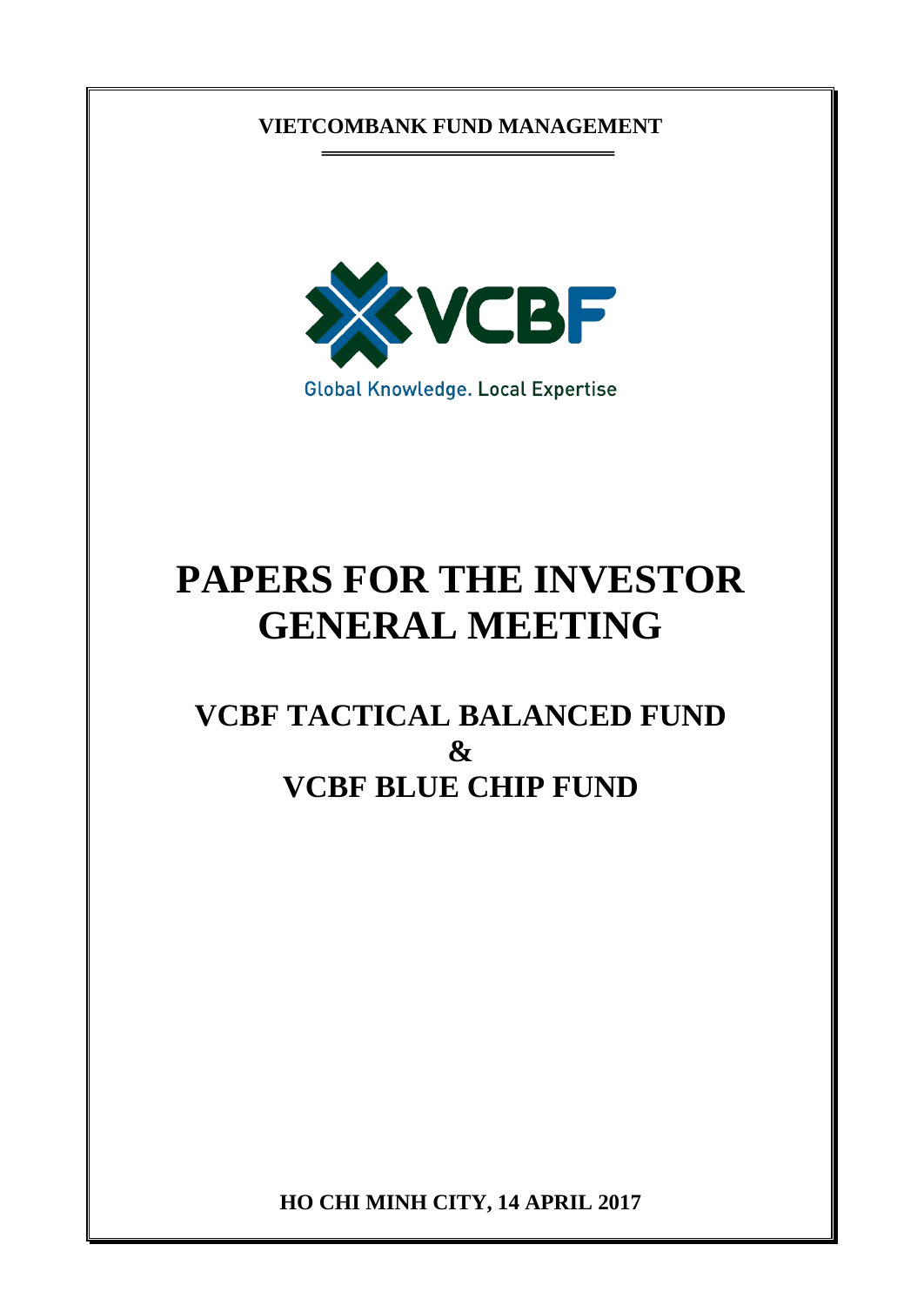# **TABLE OF CONTENTS**

| $\mathbf{I}$ . |                                                            |  |
|----------------|------------------------------------------------------------|--|
| П.             |                                                            |  |
| 1A)            |                                                            |  |
| 1B)            |                                                            |  |
| 2              |                                                            |  |
| 3              |                                                            |  |
| $\overline{4}$ |                                                            |  |
| 5              |                                                            |  |
| III.           |                                                            |  |
| IV.            | <b>REPORT OF THE BOARD OF REPRESENTATIVES FOR 2016 22</b>  |  |
| V.             | <b>DELEGATION OF AUTHORITY OF THE IGM TO THE FRB 24</b>    |  |
| VI.            |                                                            |  |
|                |                                                            |  |
|                | VIII. APPROVAL OF THE IGM MINUTES AND IGM'S RESOLUTIONS 28 |  |
|                |                                                            |  |
|                |                                                            |  |
|                | APPENDIX 1B: AUDITED FINANCIAL STATEMENTS VCBF-TBF 30      |  |

*Note:* All conversions of VN Dong to US Dollars in these Papers are calculated at Vietcombank's selling rate as at 28 Feb 2017 of VND22,810 per US Dollar unless otherwise indicated.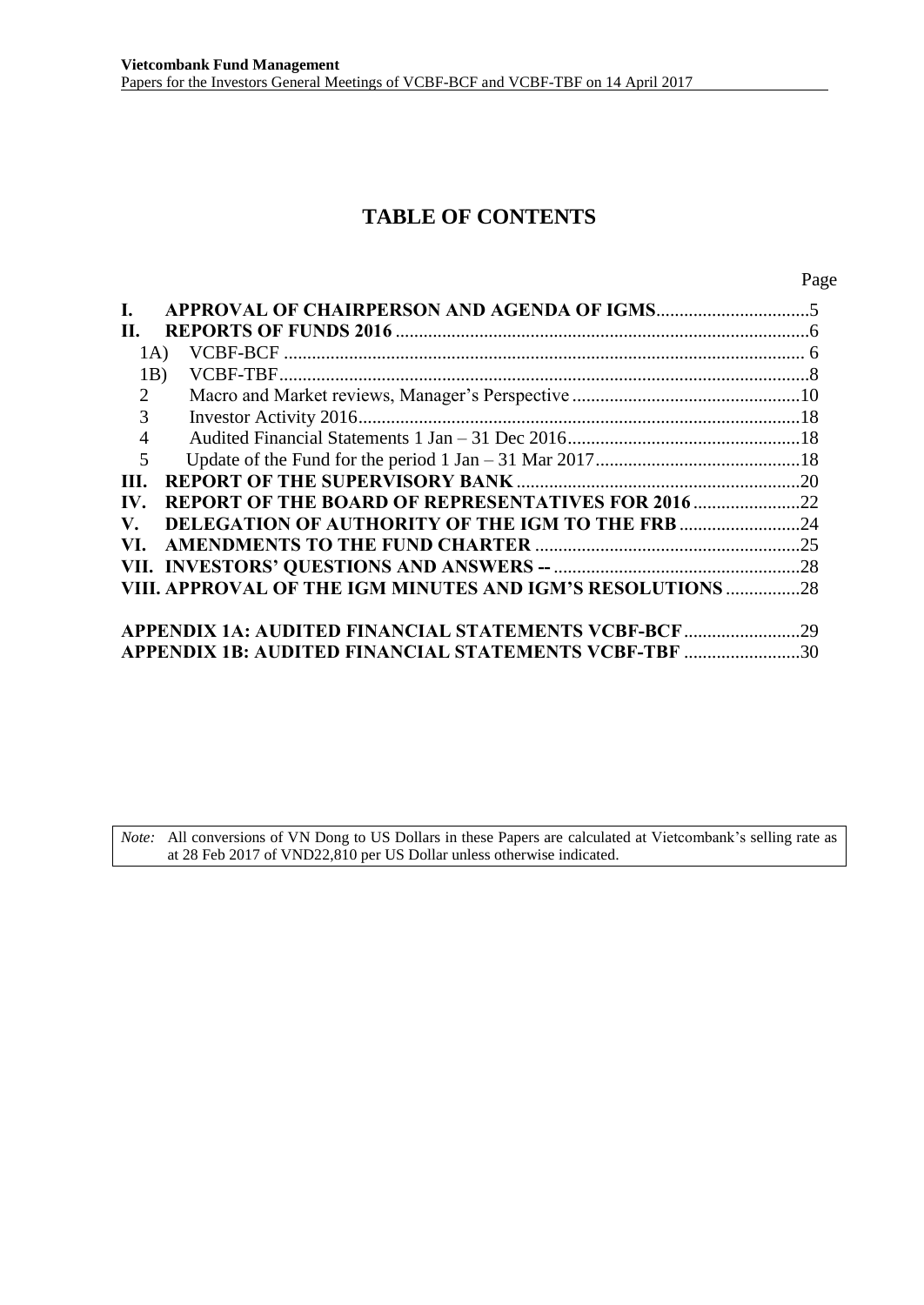| Art                   | Article                                                                                                                                                                                      |  |  |
|-----------------------|----------------------------------------------------------------------------------------------------------------------------------------------------------------------------------------------|--|--|
| bp                    | basis point, or $1/100$ ths of 1%                                                                                                                                                            |  |  |
| <b>CEO</b>            | <b>Chief Executive Officer</b>                                                                                                                                                               |  |  |
| Charter               | Charter of the Fund                                                                                                                                                                          |  |  |
| Circular 183          | Circular No. 183/2011/TT-BTC Guiding the<br>Establishment and Management of Open Ended<br>Funds dated 16 December 2011 as amended by<br>Circular No. 15/2016/TT-BTC dated 20 January<br>2016 |  |  |
| <b>CPI</b>            | <b>Consumer Price Index</b>                                                                                                                                                                  |  |  |
| <b>FDI</b>            | Foreign Direct Investment                                                                                                                                                                    |  |  |
| <b>FRB</b><br>Fund(s) | Fund Representative Board (of VCBF-TBF)<br>VCBF Blue Chip Fund and/or VCBF Tactical<br>Balanced Fund as the context requires                                                                 |  |  |
| GDP                   | <b>Gross Domestic Product</b>                                                                                                                                                                |  |  |
| GSO                   | <b>General Statistics Office</b>                                                                                                                                                             |  |  |
| H                     | half of the year                                                                                                                                                                             |  |  |
| <b>HNX</b>            | Hanoi Stock Exchange                                                                                                                                                                         |  |  |
| <b>HSX</b>            | Ho Chi Minh Stock Exchange                                                                                                                                                                   |  |  |
| <b>IGM</b>            | Investors General Meeting (of a Fund)                                                                                                                                                        |  |  |
| <b>IPO</b>            | <b>Initial Public Offering</b>                                                                                                                                                               |  |  |
| Manager               | VCBF, being the manager of the Funds                                                                                                                                                         |  |  |
| m-o-m                 | month on month                                                                                                                                                                               |  |  |
| <b>NAV</b>            | Net Asset Value                                                                                                                                                                              |  |  |
| no.                   | number                                                                                                                                                                                       |  |  |
| <b>OEF</b>            | Open-ended Fund                                                                                                                                                                              |  |  |
| Q                     | Quarter                                                                                                                                                                                      |  |  |
| q-o-q                 | quarter on quarter                                                                                                                                                                           |  |  |
| SIP                   | <b>Systematic Investment Plan</b>                                                                                                                                                            |  |  |
| SBV                   | <b>State Bank of Vietnam</b>                                                                                                                                                                 |  |  |
| <b>SSC</b>            | <b>State Securities Commission</b>                                                                                                                                                           |  |  |
| <b>TPP</b>            | Trans-Pacific Partnership                                                                                                                                                                    |  |  |
| VCBF-BCF              | <b>VCBF Blue Chip Fund</b>                                                                                                                                                                   |  |  |
| <b>VCBF-TBF</b>       | <b>VCBF Tactical Balanced Fund</b>                                                                                                                                                           |  |  |
| <b>VNI</b>            | Index of the Ho Chi Minh Stock Exchange                                                                                                                                                      |  |  |
| $y$ -o-y              | Year-on-year                                                                                                                                                                                 |  |  |
| ytd                   | year to date                                                                                                                                                                                 |  |  |

#### **ACRONYMS and ABBREVIATIONS**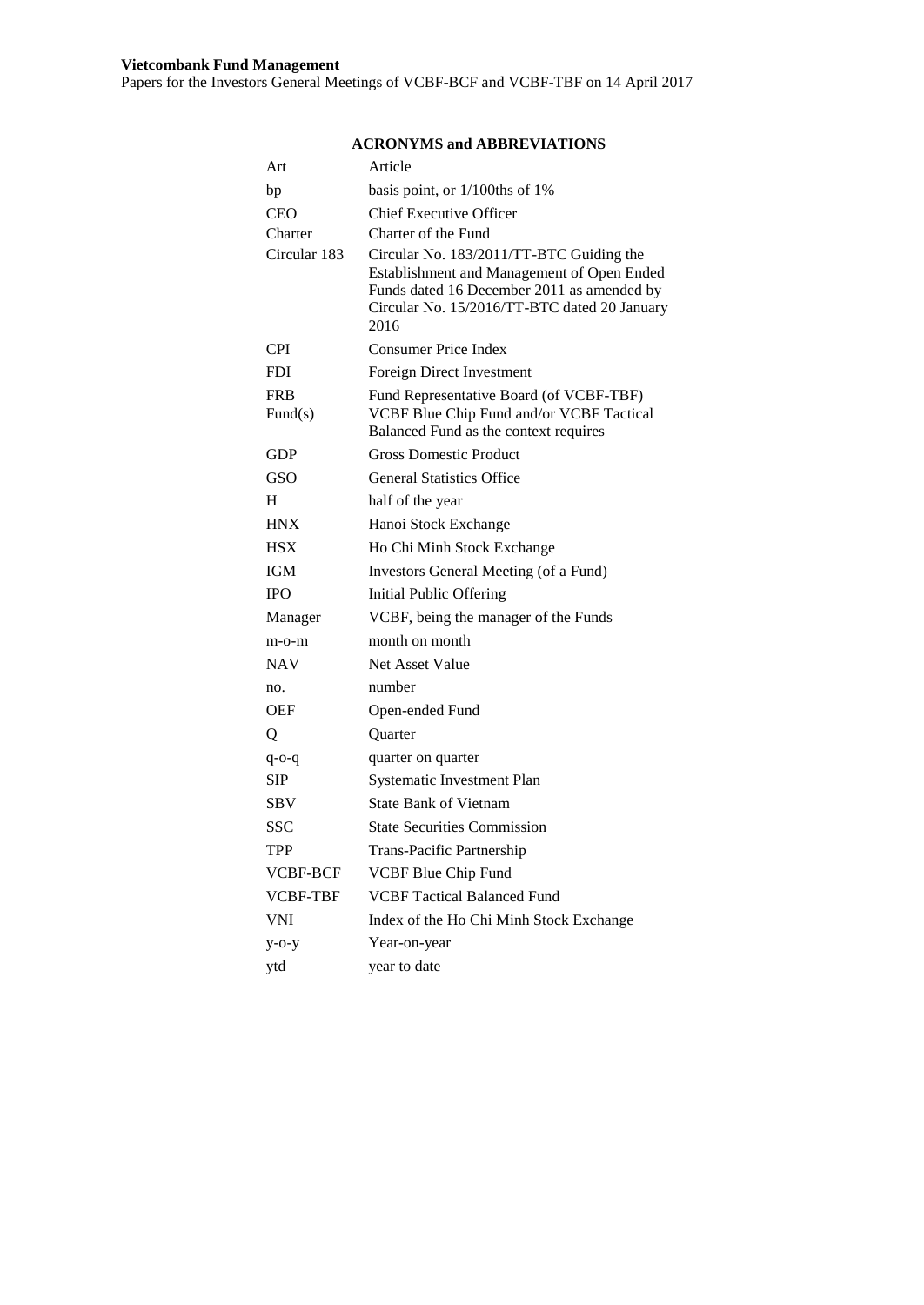

# **Letter from the Chief Investment Officer**

Hanoi, March 2017



Dear Investors,

2016 has been as remarkable year as it has been unpredictable. It began with the growth scares in China, then came the UK Brexit decision and finally the unexpected victory of Donald Trump in the US Presidential elections. The Vietnam economy still remained resilient. GDP grew robustly by 6.2% for the year after a challenging first two quarters. Investors were rewarded with strong returns of 14.8% in the capital markets as 2016 marked the fifth consecutive year of positive gains for the Vietnam Ho Chi Minh Stock Index (VN Index).

As long-term investors, we invest in the long-term potential of companies we are monitoring. We plan conscientiously and remain committed to our investment philosophy and long-term perspective. This resulted in both our open-end funds outperforming their respective benchmarks by a wide margin in 2016.

The message from 2016 is that political risk has increased and is likely to increase uncertainty in 2017. But we remain optimistic about the long-term future of the Vietnam economy. Manufacturing and construction are strong drivers of growth. Foreign direct investment remains strong and, even with the Trans-Pacific Partnership fading, is fuelling further long-term growth of the economy. The Purchasing Managers' Index consistently indicates continued expansion.

We continue to look for long-term investment opportunities in companies that have strong secular growth, shareholder-friendly management teams, and reasonable valuations. We believe that a portfolio of such investments will have the highest probability of creating long-term wealth for you, our clients.

We thank you for trusting and investing with Vietcombank Fund Management and look forward to continuing to serve you for the long-term. For more detail about the funds' performance, please visit us at [www.vcbf.com.](http://www.vcbf.com/)

Yours Sincerely,

fatureleles

Avinash D. Satwalekar Chief Executive Officer | Chief Investment Officer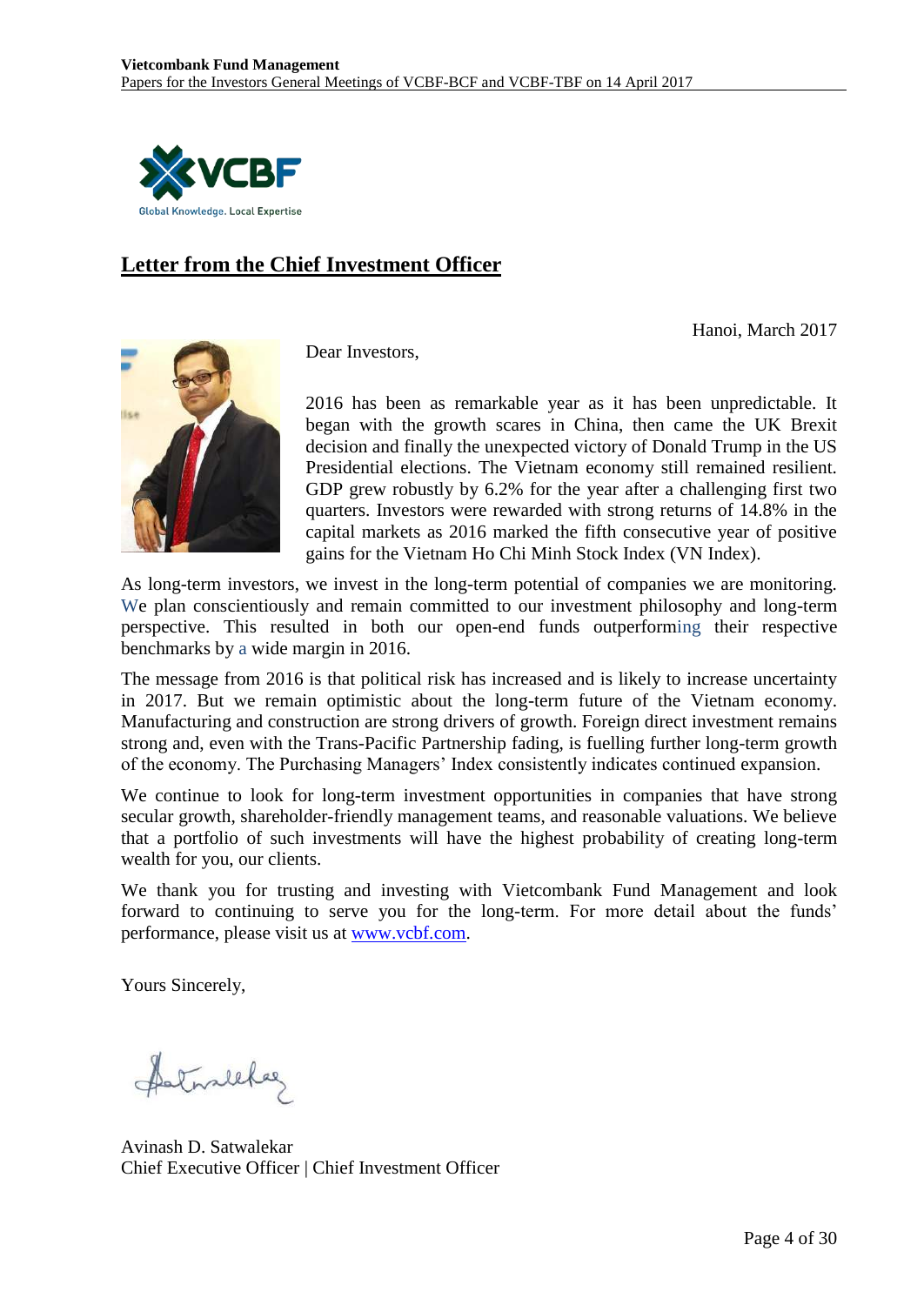# <span id="page-4-0"></span>**I. APPROVAL OF CHAIRPERSON AND AGENDA OF IGMS**

Pursuant to Art 20 (3) of the Charters of VCBF-BCF and VCBF-TBF, the Manager has convened the IGM on 14 Apr 2017 and prepared the agenda for the IGMs.

The tabled agendas for the IGMs are:

- I. Approval of the agenda, secretariat and voting committee of the IGM;
- II. Presentation of the Funds' operations and financial statements as at 31 Dec 2016 and update of the Funds' operations as at 31 Mar 2017;
- III. Report of the Supervisory Bank for the period ending 31 Dec 2016;
- IV. Report of the FRB for 2016;
- V. Resolution to delegate authority to the FRB;
- VI. Resolution to amend the Charters of VCBF-BCF and VCBF-TBF;
- VII. Investors' Questions and Answers; and
- VIII. Approval of the minutes of the IGM and resolutions of the IGMs.

Pursuant to Art 22 (1) of the Funds' Charters, the Chairperson of the FRB, Mr. Nguyen Trung Kien, shall preside as chairperson of the IGM.

The IGM is requested to approve the following resolutions:

**THAT** the Agenda as tabled be approved; and

**THAT** the Voting Committee and secretariat to the IGMs be approved.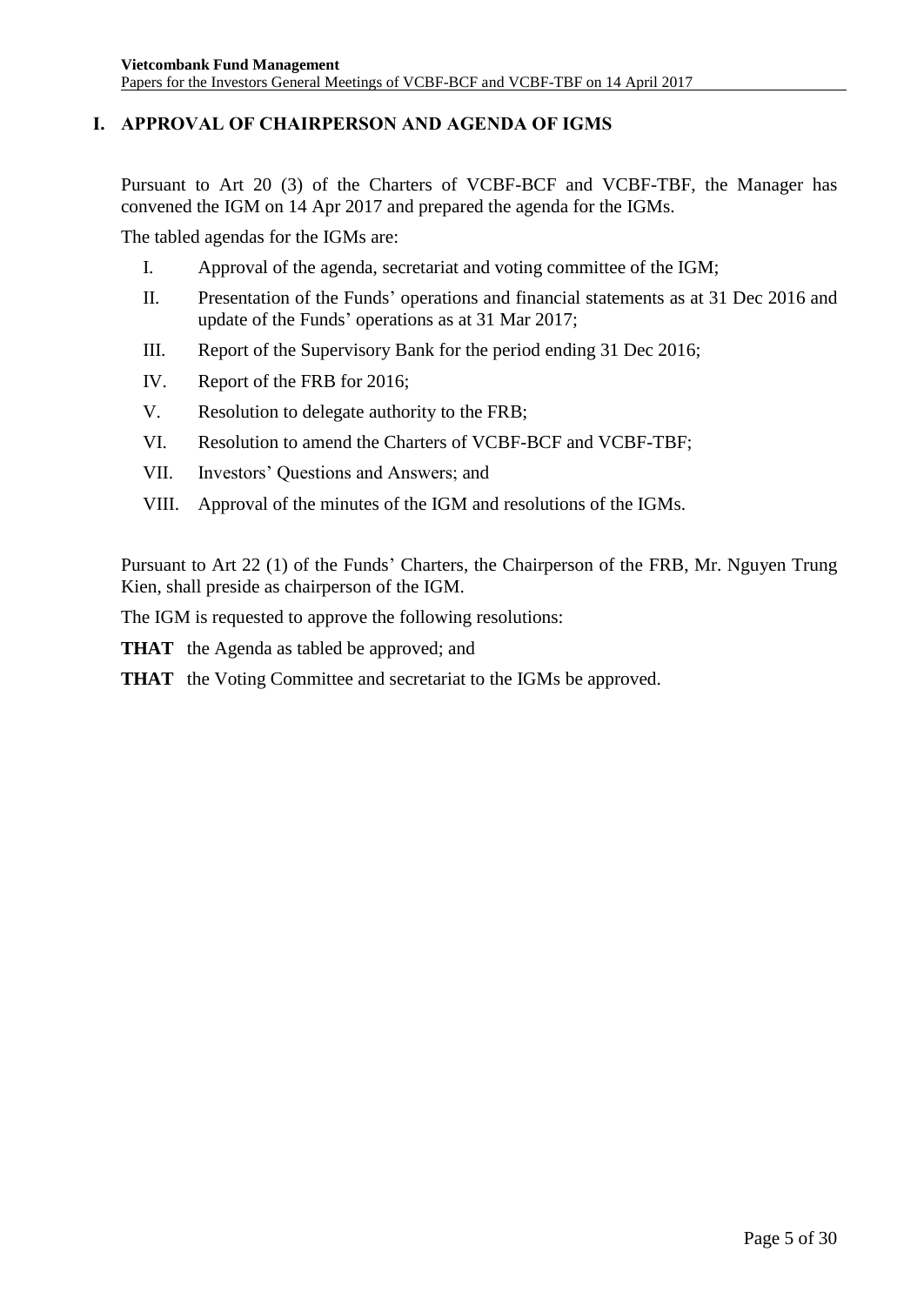## <span id="page-5-0"></span>**II. REPORTS OF FUNDS 2016**

## <span id="page-5-1"></span>**1A) VCBF-BCF**

#### **FUND DATA – 31 Dec 2016**

**Total Net Asset Value:** VND 175,586,279,696

**NAV per unit:** VND 14,092.35

**Number of units:** 12,459,686.63

**Inception:** 22 August 2014

**Trading day:** Weekly on Wednesday

**Subscription Fee (Max):** 2%

**Management Fee:** 1.9%

#### **FUND BENCHMARK**

The Fund's benchmark return is VN100 Index's return.

#### **FUND STRATEGY**

- VCBF Blue Chip Fund (VCBF-BCF) will primarily invest in a diversified portfolio of stocks listed on the Ho Chi Minh Stock Exchange (HSX) and Hanoi Stock Exchange (HNX) which have a large market capitalization and are liquid. Stocks with large market capitalization are considered as those with market capitalization larger than the hundredth largest stock listed on the HSX.
- The Fund follows a blend of value and growth style of investing. In seeking sustainable growth characteristics, VCBF evaluates the long term market opportunity and competitive structure of an industry to target leaders and emerging leaders. In assessing value, the Manager considers whether security prices fully reflect the balance of sustainable growth opportunities relative to business and financial risks.
- The Fund will follow a bottom-up approach to selecting stocks for investment, focusing on the individual attributes of a company, and choosing companies across sectors. In evaluating sector weighting in the Fund's investment portfolio, the investment manager considers, but may deviate from the relative weightings of sectors in the benchmark index.

#### **FUND PERFORMANCE**



| <b>Return (w/o Subscription fee)</b> |       | <b>Fund Benchmark</b> |
|--------------------------------------|-------|-----------------------|
| Year 2016                            | 18.4% | 7.0%                  |
| Since inception (% per annum)        | 15.6% | 1.9%                  |

#### **FUND MANAGERS**

Mr. Avinash Satwalekar, CFA Ms. Ngo Phuong Anh, CFA Ms. Nguyen Thi Hang Nga, CFA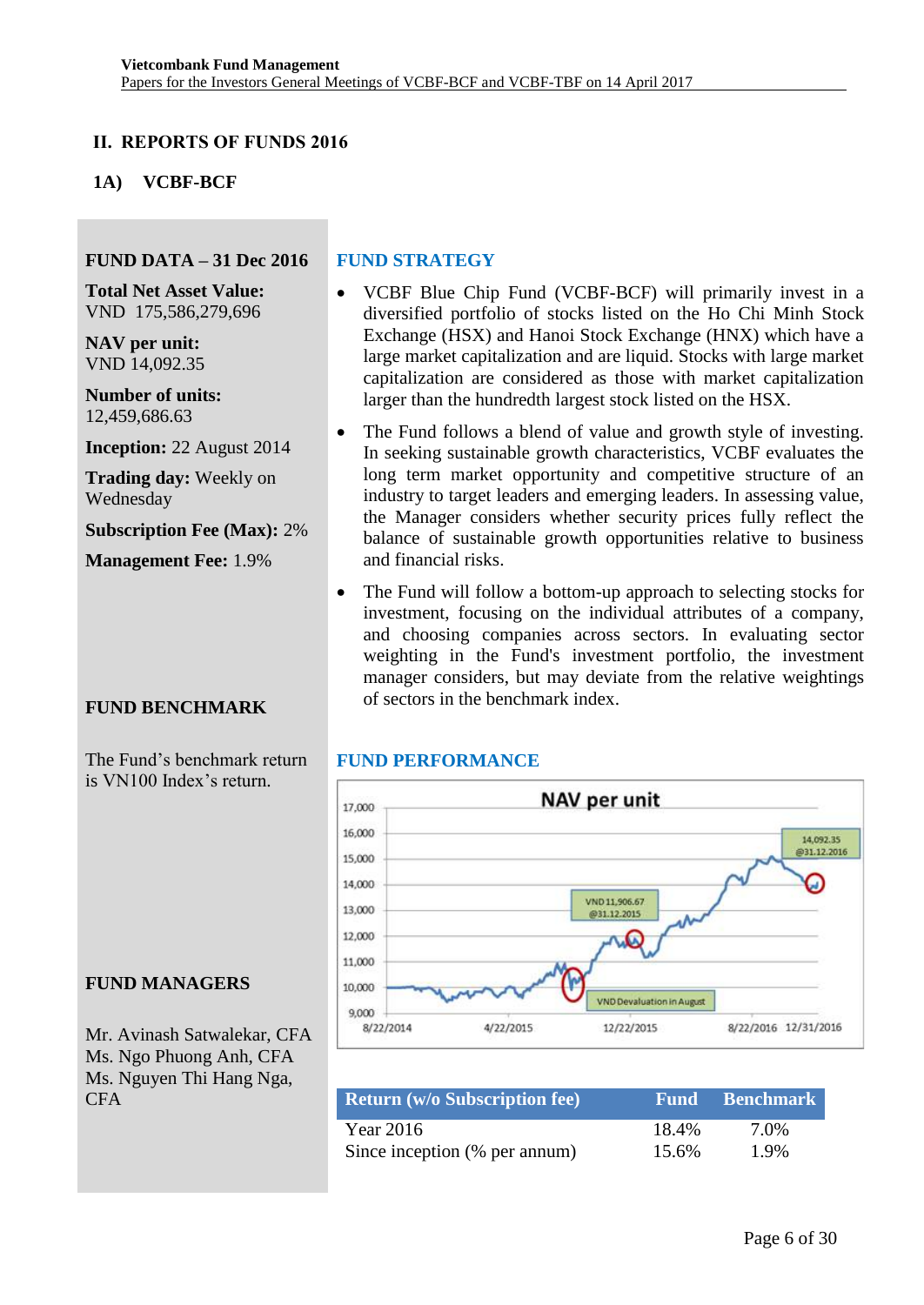For the year 2016, VCBF-BCF's return was 18.4%, outperformed the benchmark by 11.4%. Since inception, the return of the fund is 15.6% per annum, outperformed the benchmark by 13.7% per annum. Equity allocation slightly increased to 82.2% by the end of the 4Q 2016. The top three stocks that contributed the most to the return of the fund in 2016 were Vinamilk (HSX:VNM), Vietnam Electric Cable Corporation (HSX: CAV) and Rang Dong Light Source and Vacuum Flask Company (HSX: RAL). These three companies contributed for approximately 39% of return from the equity portion of the portfolio, had impressive earning growth in 2016, with 20.3%, 40.5% and 58.0%, respectively, compared to 2015. The recovery of the powder milk in the export market as well as the dairy sector in the domestic market and the low powder milk input price in 2016 created the earnings growth for Vinamilk. The recovery of the real estate market and reduction in the input price (copper) were the main reason for the earnings growth in CAV. RAL also benefitted from the real estate market when projects are in completion phase and low oil price.

#### **FUND BREAKDOWN**

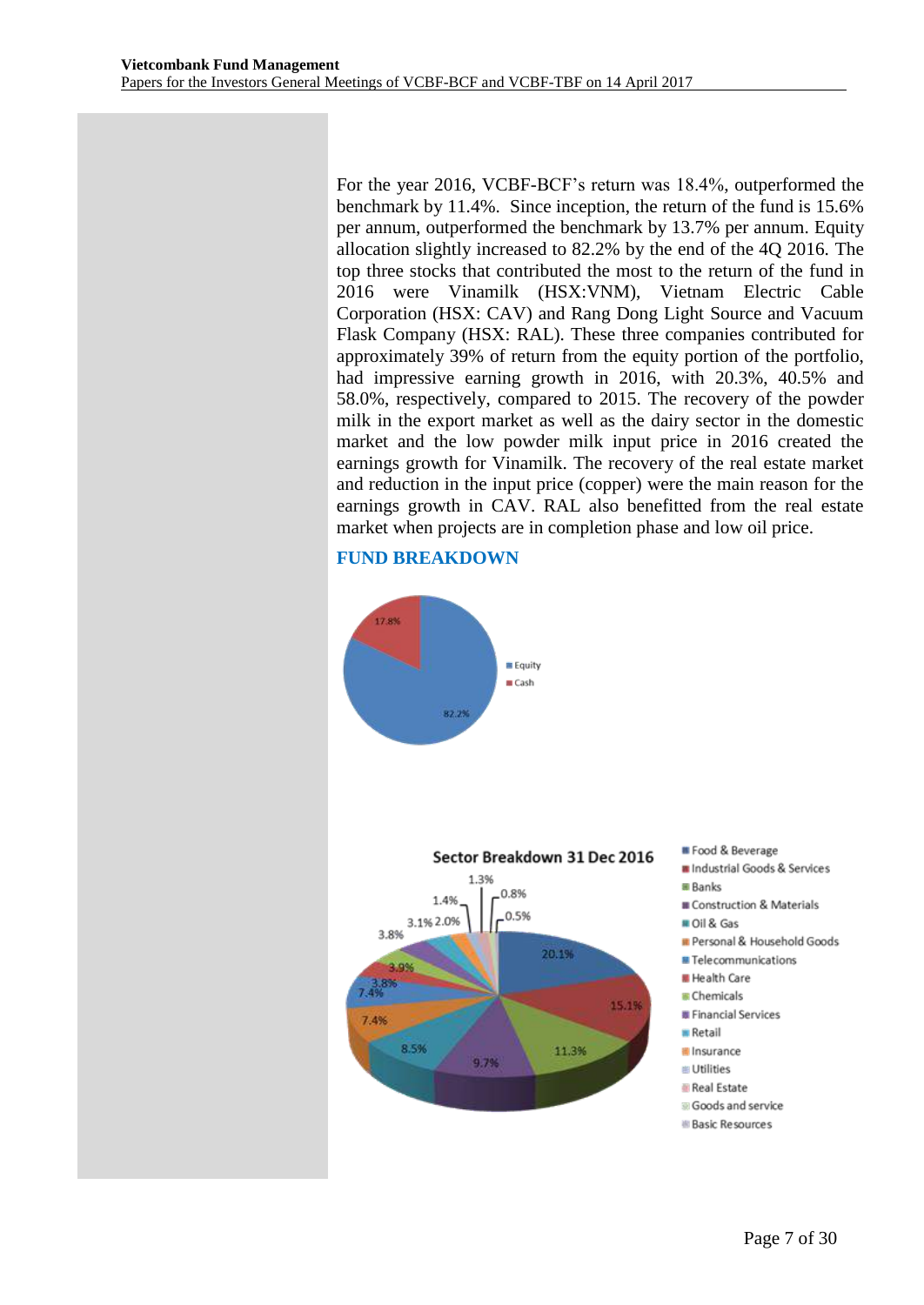| <b>TOP 5 STOCK HOLDINGS</b> | $\%$ of Fund NAV |
|-----------------------------|------------------|
| Vietnam Dairy Product (VNM) | 9.9%             |
| Military Bank (MBB)         | 6.2%             |
| FPT Corporation (FPT)       | 6.1%             |
| Thanh Cong Group (TCM)      | 5.1%             |
| Viconship Group (VSC)       | 4.2%             |
|                             |                  |

*Holdings as of 31 Dec 2016*

#### <span id="page-7-0"></span>**1B) VCBF-TBF**

#### **FUND DATA – 31 Dec 2016**

**Total Net Asset Value:** VND 151,681,688,763

**NAV per unit:** VND 15,078.23

**Number of units:** 10,059,647.03

**Inception:** 24 Dec 2013

**Trading day:** Weekly on Wednesday

**Subscription Fee (Max):** 2%

**Management Fee:** 1.5% p.a.

# **FUND STRATEGY**

- VCBF Tactical Balanced Fund (VCBF-TBF) has a balanced allocation of 50% of its total assets in equity securities and 50% in fixed income securities. The asset allocation may vary tactically from the balanced allocation by  $\pm$  25.0% subject to VCBF's investment team's assessment of risk and return in these asset classes and the availability of investment opportunities.
- The high quality fixed income securities include bank deposits, Vietnam Government bonds and municipal bonds or bonds guaranteed by the Government or listed corporate bonds. Listed corporate bonds are considered only if the bonds meet certain safety requirements.
- The Fund invests in a diversified portfolio of stocks which have a large market capitalization and are liquid on HSX and HNX.
- The Fund follows a bottom-up approach to stock-picking by valuing fundamentals of the companies and chooses companies across various sectors.
- The investment objective of the Fund is to provide long-term total return via growth of capital and current income by investing in stock and high quality fixed income instruments.

#### **FUND BENCHMARK**

The Fund's benchmark return is the average of VN-Index and 10-year government bond yield

#### **FUND PERFORMANCE**

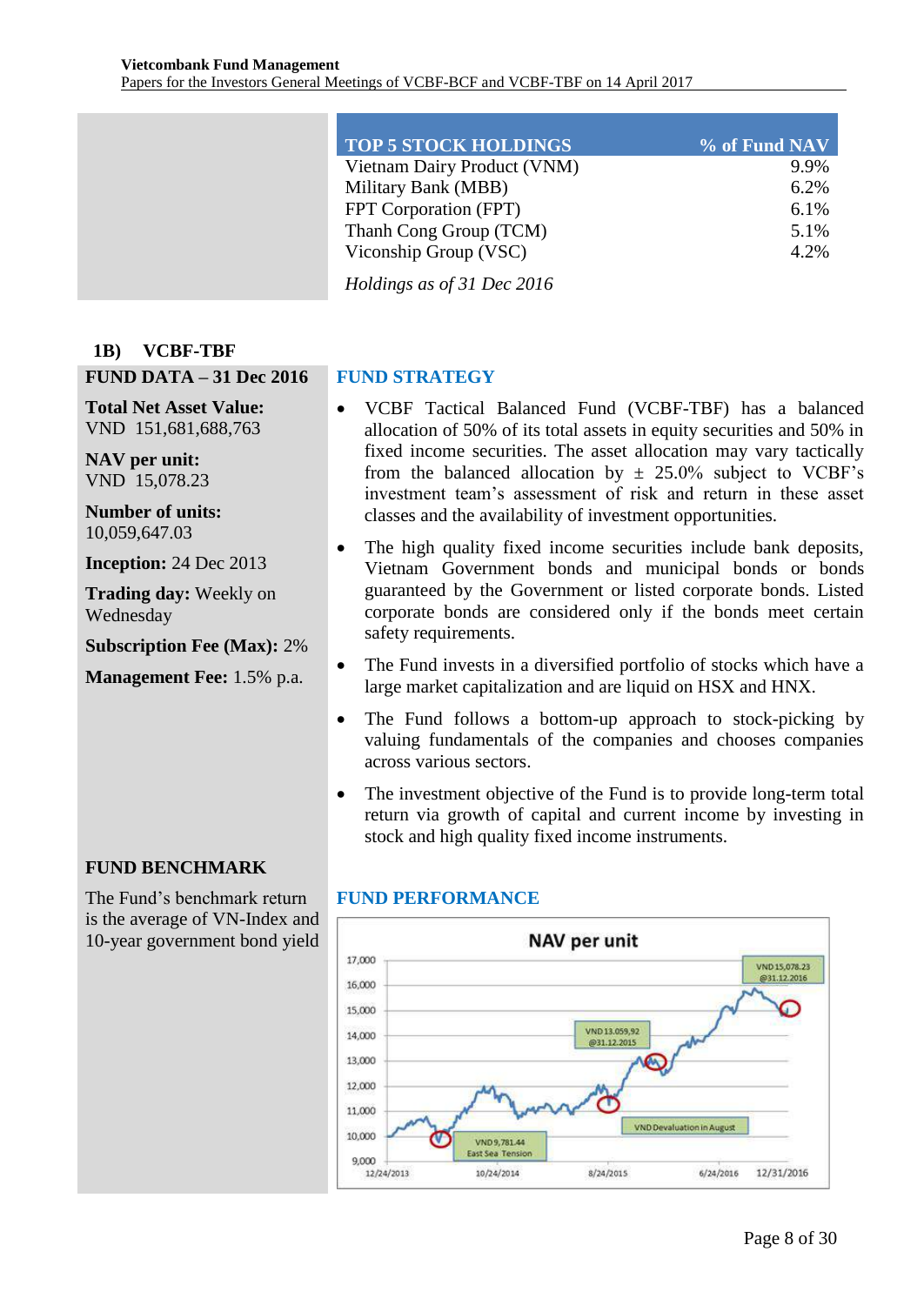| <b>Return</b> (w/o subscription fees) | Fund  | <b>Benchmark</b> |
|---------------------------------------|-------|------------------|
| Year $2016$                           | 15.5% | 11.0%            |
| Since inception (% per annum)         | 14.6% | 8.6%             |

# **FUND MANAGERS**

Mr. Avinash Satwalekar, CFA Ms. Ngo Phuong Anh, CFA Ms. Nguyen Thi Hang Nga, **CFA** 

VCBF-TBF earned 15.5% in 2016, outperformed the benchmark by 4.5%. Since inception, the annually compounded return of the fund is 14.6% per annum, outperformed the benchmark by 6.0% per annum. The top three stocks that contributed the most to the return of the fund in 2016 were Vinamilk (HSX: VNM), Vietnam Electric Cable Corporation (HSX: CAV) and Rang Dong Light Source and Vacuum Flask Company (HSX: RAL). These three companies contributed for approximately 42% of return from the equity portion of the portfolio, had impressive earning growth in 2016, with 20.3%, 40.5% and 58.0%, respectively, compared to 2015. The recovery of the powder milk in the export market as well as the dairy sector in the domestic market and the low powder milk input price in 2016 created the earnings growth for Vinamilk. The recovery of the real estate market and reduction in the input price (copper) were the main reason for the earnings growth in CAV. RAL also benefitted from the real estate market when projects are in completion phase and low oil price.

#### **FUND BREAKDOWN**

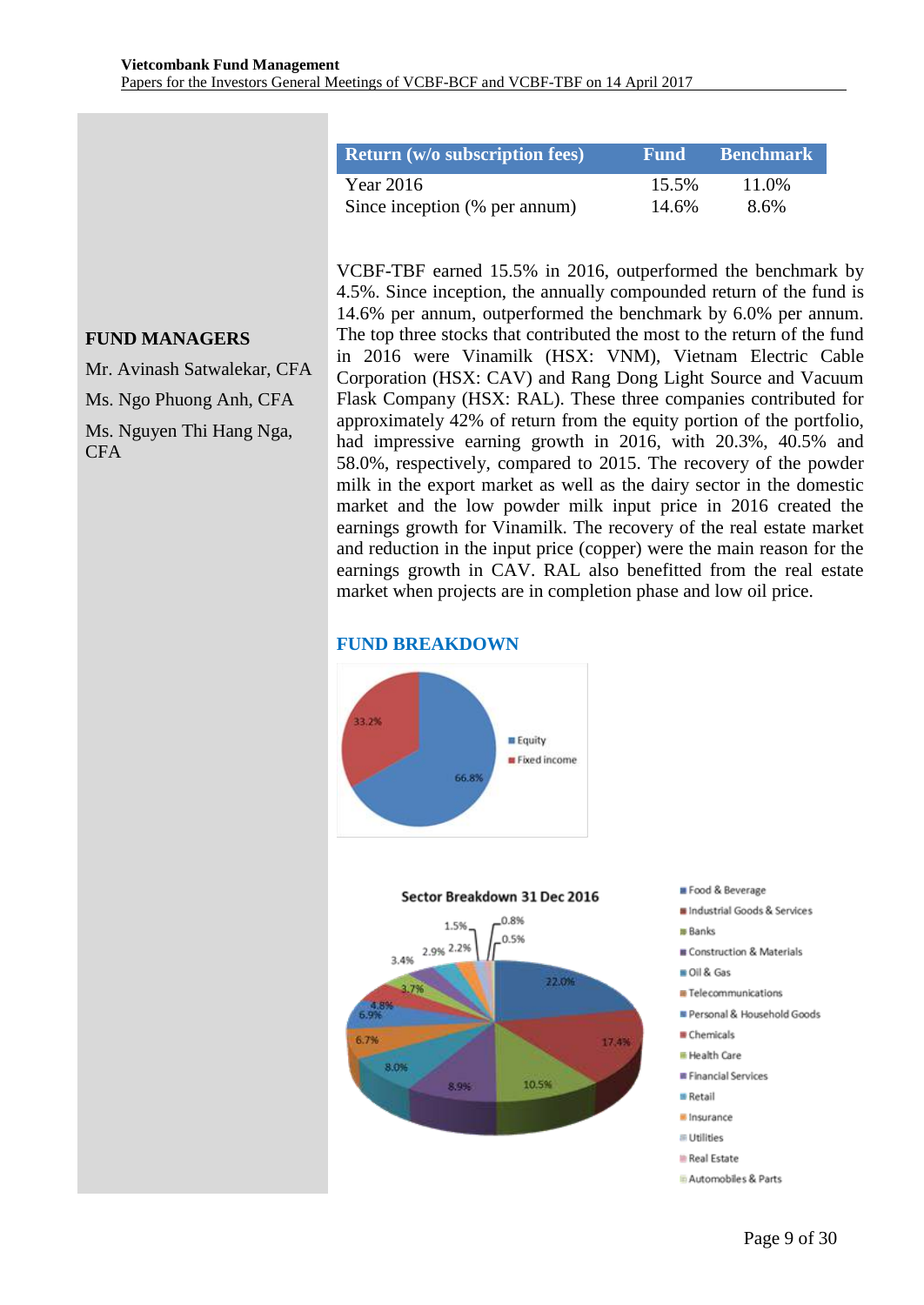| <b>TOP 5 STOCK HOLDINGS</b>           | % of Fund NAV |
|---------------------------------------|---------------|
| Vietnam Dairy Product (VNM)           | 8.9%          |
| Military Bank (MBB)                   | 4.1%          |
| FPT Corporation (FPT)                 | 3.8%          |
| Vinconship (VSC)                      | 2.9%          |
| PetroVietnam Technical Services (PVS) | 2.9%          |
| Holdings as of 31 Dec 2016            |               |

#### <span id="page-9-0"></span>**2 Macro and Market reviews, Manager's Perspective**

#### **MACRO RECAP**

**GDP in 2016 affected by adverse domestic conditions and global headwinds**

**2016 GDP growth still recovered to a robust 6.2% yoy**

**Manufacturing and Construction main growth drivers; FDI inflows strong** The economy got off to a slow start in 2016 with GDP growth rate declining to 5.5% yoy in 1Q 2016. The agricultural sector was hit by the worst drought in 70 years in the south and extreme cold in the north. Crude oil production was reduced due to the low global prices. Global growth was weaker than anticipated affecting exports. Additional uncertainties also built up globally over 2016 following the Brexit vote and the U.S. presidential election. Whereas the agricultural conditions improved over the year, crude oil prices only recovered to over US\$50 per barrel in Dec 2016.

Though the buoyant rates of growth achieved in 2015 were not reached, the Vietnamese economy in 2016 performed well against headwinds. GDP growth strengthened in each quarter to 6.7% growth in 4Q 2016 against 4Q 2015, bringing yoy GDP growth for 2016 to 6.2% yoy. The service sector, accounting for 40.9% of GDP, grew by 7.0% yoy against 6.3% in 2015, while the Industrial & Construction sector, accounting for 32.7% of GDP, grew by 7.6% against 9.6% in 2015. Mining and Quarrying continued to drag on the industrial growth due to the low commodity prices and declined by 4.0% yoy in 2016, against growth of 6.9% yoy in 2015.The agricultural sector, accounting for 16.3% of GDP, has in aggregate terms broadly recovered from the climate impacts in the 1H 2016, but grew by 1.4% yoy (2015: 2.4%), the lowest rate since 2011.

Manufacturing remained to be the main growth driver throughout the year and increased by 11.9% yoy (up from 10.6% yoy in 2015) followed by Construction with 10.0% yoy (down from 10.8% in 2015). The PMI stayed firmly positive throughout the year, averaging over 52 points. FDI disbursements however grew 9.0% yoy to a record estimated US\$15.8bn. Total FDI approvals reached US\$20.9bn, 8.0% under the 2015 total because there were fewer mega-projects over US\$1.0bn in 2016. Confidence of foreign investors in Vietnam remains: the total number of 3,781 projects was 33.7% higher than in 2015. 71.3% of the total FDI approvals amounting to US\$14.9bn were for processing and manufacturing projects.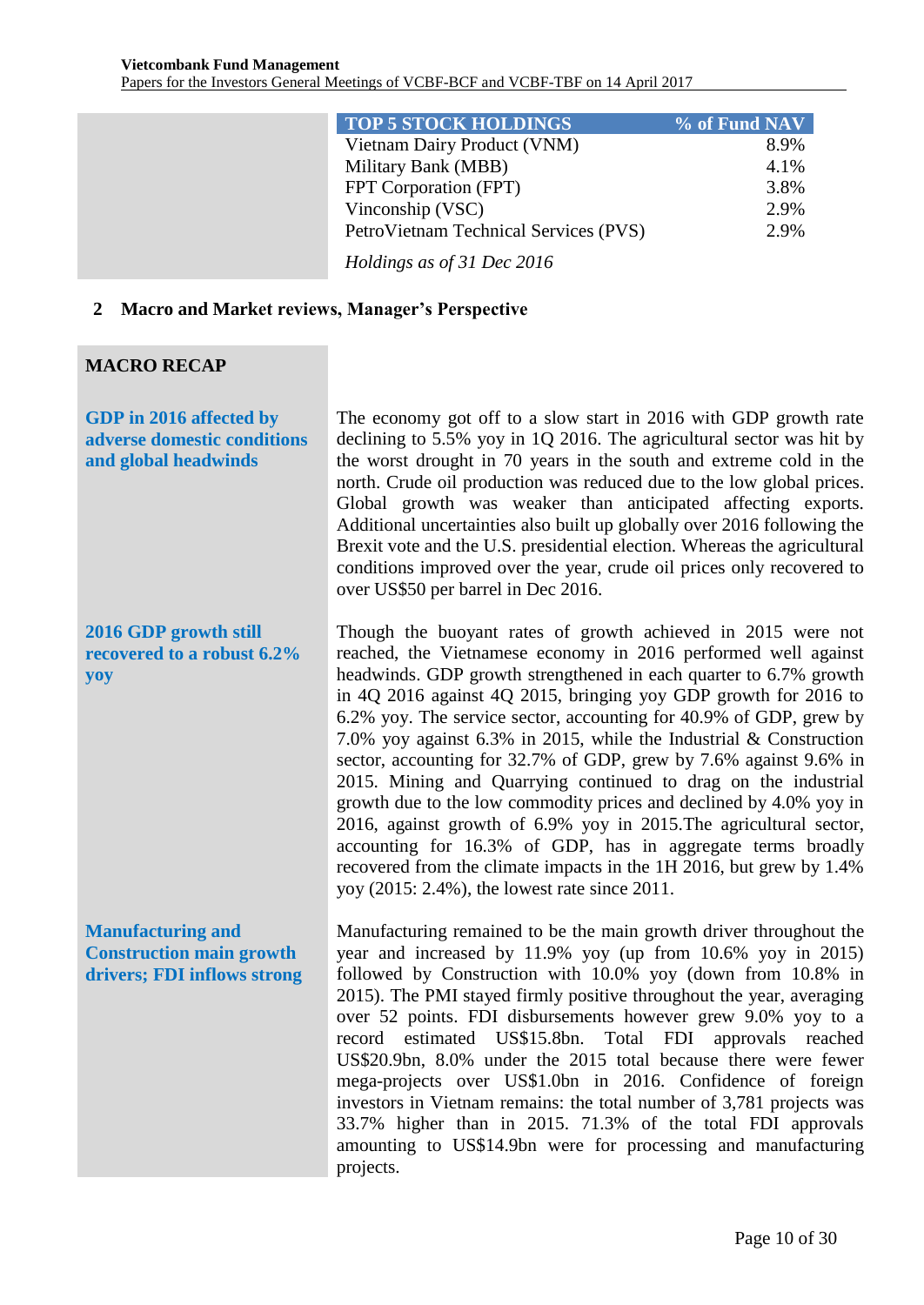| <b>Exports versatile and not</b><br>overly vulnerable to potential<br><b>U.S. trade policy change</b>      | Export revenues in 2016 increased 9.0% yoy to US\$176.6bn, up from<br>8.1% yoy growth in 2015. FDI companies remain dominant in exports<br>and account for 70.2% of the total non-oil exports. Despite the set-<br>back leading to Samsung's recall of the Galaxy Note 7 telephone<br>assembled in Vietnam in October 2016, exports of electronics,<br>computers, telephones and spare parts increased by 16.4% yoy to<br>US\$53.3bn. FDI companies account for 99.0% of these exports (and<br>Samsung recently announced a plan to invest a further US\$2.5bn in<br>one of its electronic plants in Bac Ninh province 2).                                                                                                                                                                                                                                                                                                                                                                                                                                                                                                    |
|------------------------------------------------------------------------------------------------------------|-------------------------------------------------------------------------------------------------------------------------------------------------------------------------------------------------------------------------------------------------------------------------------------------------------------------------------------------------------------------------------------------------------------------------------------------------------------------------------------------------------------------------------------------------------------------------------------------------------------------------------------------------------------------------------------------------------------------------------------------------------------------------------------------------------------------------------------------------------------------------------------------------------------------------------------------------------------------------------------------------------------------------------------------------------------------------------------------------------------------------------|
| <b>Vietnam's exports should not</b><br>be overly affected by adverse<br><b>U.S. trade policies</b>         | The new U.S. President has introduced many uncertainties in global<br>trade in addition to abandoning the Trans-Pacific Partnership, of<br>which Vietnam was widely considered to become the largest<br>individual beneficiary. The U.S.A. is Vietnam's largest export market<br>accounting for US\$38.5bn or 21.8% of total exports in 2016 ahead of<br>the EU with US\$34.0bn or 19.3%. However Vietnam's trading<br>position overall is not considered overly vulnerable. Vietnam's<br>exports benefit from more trade agreements than any other country,<br>and it has established itself as a reliable, if not the cheapest, partner<br>country to host FDI manufacturing, for some as an alternative to<br>China. Measures to support manufacturing jobs in the U.S.A. are<br>considered more likely to target higher value-added exports produced<br>by Malaysia and Thailand rather than those from Vietnam <sup>1</sup> . A border<br>tax on imports could affect imports to the U.S. of seafood, garments<br>and footwear but would be politically controversial and have a<br>regressive impact on U.S. consumers. |
| <b>Domestic companies also</b><br>developing export markets                                                | FDI companies account for 67.7% of total exports, especially<br>electronic products in which much investment has flowed. Domestic<br>companies have however also shown their versatility. Revenues from<br>agricultural exports have performed well, notably vegetables and<br>fruits, which grew by 33.6% to US\$2.4bn, but also coffee, cashews,<br>tea and pepper, which increased by 19.6% to US\$7.8bn. This offset<br>the 22.4% yoy decline in rice exports to US\$2.2bn, but also the 36.5%<br>reduction in crude oil revenues to US\$2.4bn.                                                                                                                                                                                                                                                                                                                                                                                                                                                                                                                                                                           |
| <b>Trade surplus robust</b>                                                                                | The US\$2.5bn trade surplus was achieved with imports contained at<br>5.2% yoy growth to US\$174.1bn, also due to softer import prices. At<br>2015 prices, imports would have grown by 10.5% (exports by 10.6%)<br>and led to a US\$3.8bn trade deficit.                                                                                                                                                                                                                                                                                                                                                                                                                                                                                                                                                                                                                                                                                                                                                                                                                                                                      |
| <b>VN Dong remains very stable</b><br>for most of the year; the SBV<br>increases international<br>reserves | After having remained remarkably stable throughout most of 2016, the<br>Vietnam Dong lost 1.0% against the USD in the last six weeks of<br>2016 and thus weakened by 1.2% over the year. The VND has<br>however remained firmer than most of its trading partners' currencies<br>since the beginning of 2015; Vietnam's real effective exchange rate                                                                                                                                                                                                                                                                                                                                                                                                                                                                                                                                                                                                                                                                                                                                                                          |

 $1$  World Bank, Taking Stock – An update on Vietnam's Recent Economic Developments, 1.12.2016; HSBC Global Research, ASEAN Perspectives, 30.11.2016

<u>.</u>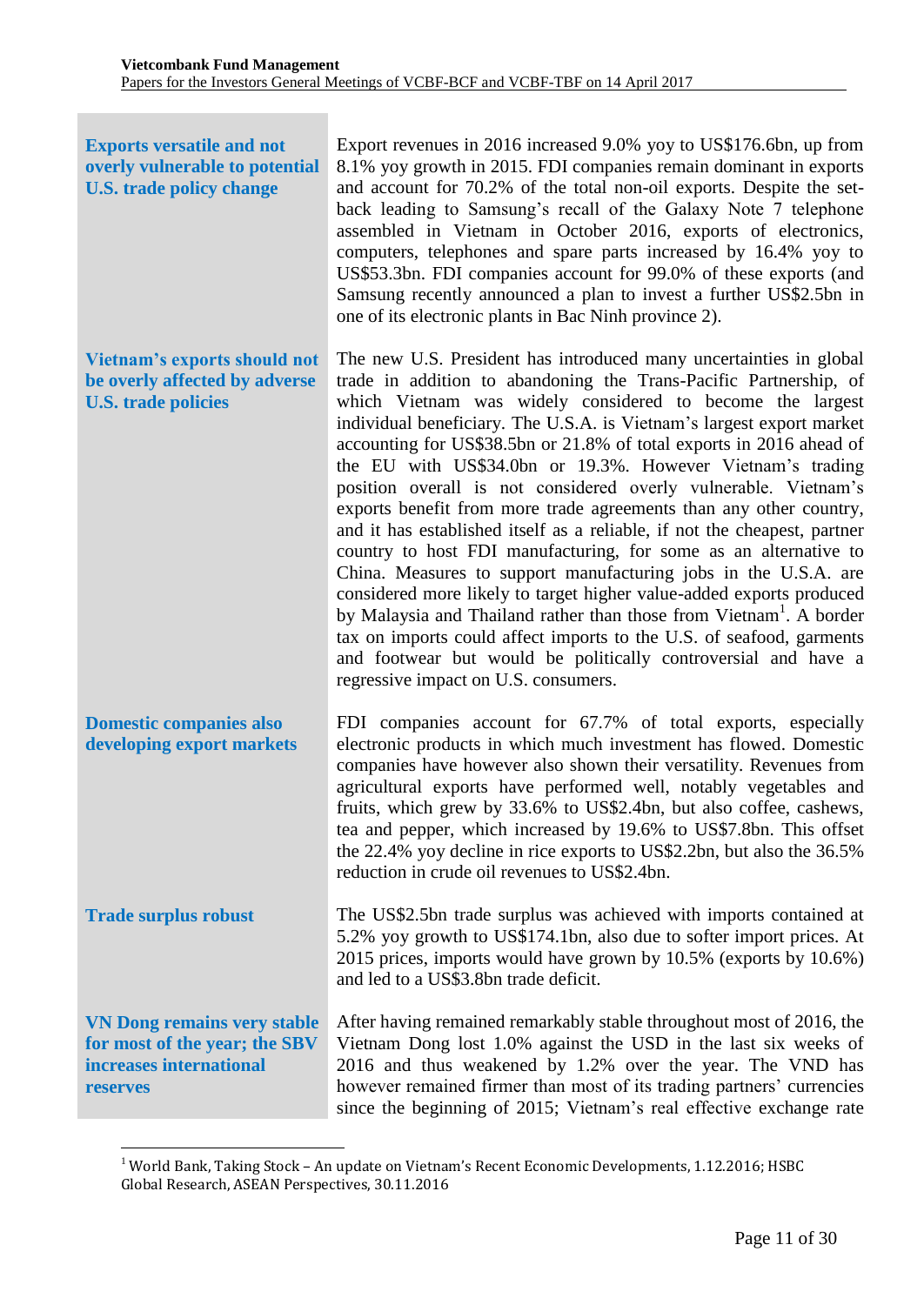|                                                                                           | appreciated by 5.4% until the end of Q3 20164. The flexible daily<br>fixing of the State Bank's central reference rate has allowed it to build<br>up international reserves estimated at around US\$40.0bn, around 21/2<br>months' import cover.                                                                                                                                                                                                                                                                                                                                                                        |
|-------------------------------------------------------------------------------------------|-------------------------------------------------------------------------------------------------------------------------------------------------------------------------------------------------------------------------------------------------------------------------------------------------------------------------------------------------------------------------------------------------------------------------------------------------------------------------------------------------------------------------------------------------------------------------------------------------------------------------|
| <b>Domestic demand, bank</b><br>credit growth and<br>investments fuels economic<br>growth | Since consumer confidence picked up at the end of 2014, domestic<br>demand has remained buoyant. Real growth of retail sales reached<br>7.8% yoy, down from 8.5% in 2015 but still robust given the lower<br>growth in the agricultural sector. Credit conditions remained favorable<br>and credit growth of 18.7% yoy supported strong investment growth.<br>Total capital formation for the year grew 8.7% yoy to US\$65.2bn or<br>33.0% of GDP, with private non-state investments accounting for<br>39.0% of the total, followed by state investments 37.5% and disbursed<br>FDI accounting for 23.4% of the total. |
| <b>Inflation edges up</b>                                                                 | Following record low inflation in 2015, the CPI in 2016 climbed to<br>4.7% yoy. Food and Foodstuff prices rose 2.4% yoy due to the supply<br>shocks in the 1H 2016, but most of the inflation is due to adjustments<br>of healthcare and education, which together account for 11.3% of the<br>CPI basket, with yoy prices 55.7% and 10.8% higher at the end of<br>2016.                                                                                                                                                                                                                                                |
| <b>Outlook 2017</b>                                                                       | Even though the TPP was abandoned and U.S. trade policy could<br>change, the Vietnamese economy is seen as resilient. Vietnam remains<br>attractive as a manufacturing location and its exports are diverse.<br>Domestic consumers remain confident. Though climatic conditions<br>are less predictable, a repeat of the harsh conditions in 2016 is not<br>expected. Following are the main projections for 2017.                                                                                                                                                                                                      |

|                                                                                             | O <sub>4</sub> -2016 | 03-2016         | Q2-2016         | Q1-2016                             | O <sub>4</sub> -2015      | Q3-2015           |             | Q2-2015    | Q1-2015               | Q4-2014    |
|---------------------------------------------------------------------------------------------|----------------------|-----------------|-----------------|-------------------------------------|---------------------------|-------------------|-------------|------------|-----------------------|------------|
| <b>Quarter GDP growth</b><br>yoy                                                            | 6.7%                 | 6.4%            | 5.8%            | 5.5%                                | 7.0%                      | 6.9%              |             | 6.5%       | 6.1%                  | 7.0%       |
| 12M GDP growth<br>yoy                                                                       | 6.2%                 | 5.9%            | 5.5%            | 5.5%                                | 6.7%                      | 6.5%              |             | 6.3%       | 6.0%                  | $6.0\%$    |
|                                                                                             | Dec 2016             | <b>Nov 2016</b> | <b>Oct 2016</b> |                                     |                           |                   |             | Dec 2016   | <b>Nov 2016</b>       | Oct 2016   |
|                                                                                             |                      |                 |                 |                                     |                           |                   |             |            |                       |            |
| mom                                                                                         | 0.2%                 | 0.5%            | 0.8%            | VN Index (HSX)                      |                           |                   | ytd         | 14.8%      | 14.9%                 | 16.7%      |
| <b>CPI</b><br><b>VOV</b>                                                                    | 4.7%                 | 3.1%            | 4.1%            |                                     |                           |                   | yoy         | 14.8%      | 16.0%                 | 11.3%      |
| ytd<br>Money Supply $(M_2)^{1}$                                                             | 17.9%                | 14.9%           | n.a.            | HNX Index                           |                           | ytd               | 0.2%        | 0.8%       | 2.9%                  |            |
| Credit growth<br>ytd                                                                        | 18.7%                | 14.6%           | 11.2%           |                                     |                           |                   | <b>VOV</b>  | 0.2%       | $0.0\%$               | $0.0\%$    |
| Real retail sales growth yoy                                                                | 7.8%                 | 7.6%            | 7.4%            | Foreign Net Purchases (\$ m)<br>mth |                           | \$<br>$(54.0)$ \$ | $(70.3)$ \$ | 5.0        |                       |            |
|                                                                                             | 4.7%                 | 2.0%            | 6.0%            |                                     | Registered New FDI (\$ m) |                   | mth         | \$2,844.4  | $\mathbb{S}$<br>489.6 | \$1,183.3  |
| Industrial Prod Index $\left\{\begin{array}{c} \text{mom} \\ \text{yoy} \end{array}\right.$ | 8.3%                 | 7.2%            | 7.0%            | Disbursed FDI $(\$ m)$              |                           |                   | mth         | \$1,500.0  | \$1,600.0             | \$1,680.0  |
| r mom                                                                                       | 4.6%                 | 4.7%            | 5.5%            | Exports $(\$ m)$                    |                           |                   | mth         | \$16,583.0 | \$16,132.0            | \$15,401.0 |
| Manufacturing Index<br>l voy                                                                | 12.9%                | 13.1%           | 11.9%           | Imports $(\$ m)$                    |                           |                   | mth         | \$17,077.0 | \$16,375.0            | \$15,846.0 |
| PMI<br>mth                                                                                  | 52.4                 | 54.0            | 51.7            | Trade Balance (\$ m)                |                           | ytd               | \$2,526.0   | \$3,020.0  | \$3,263.0             |            |
| VND 12-mth deposit rate p.a.                                                                | 6.5%                 | 6.5%            | 6.5%            | VND<br>Bank US\$ selling rate       |                           | 22,790            | 22,700      | 22,355     |                       |            |

Sources: GSO, SBV, VCB, Customs, Nikkei + press denotes improvement denotes improvement denotes deterioration or unchanged 1) yoy for Nov 2016 (ytd n.a.)previous year.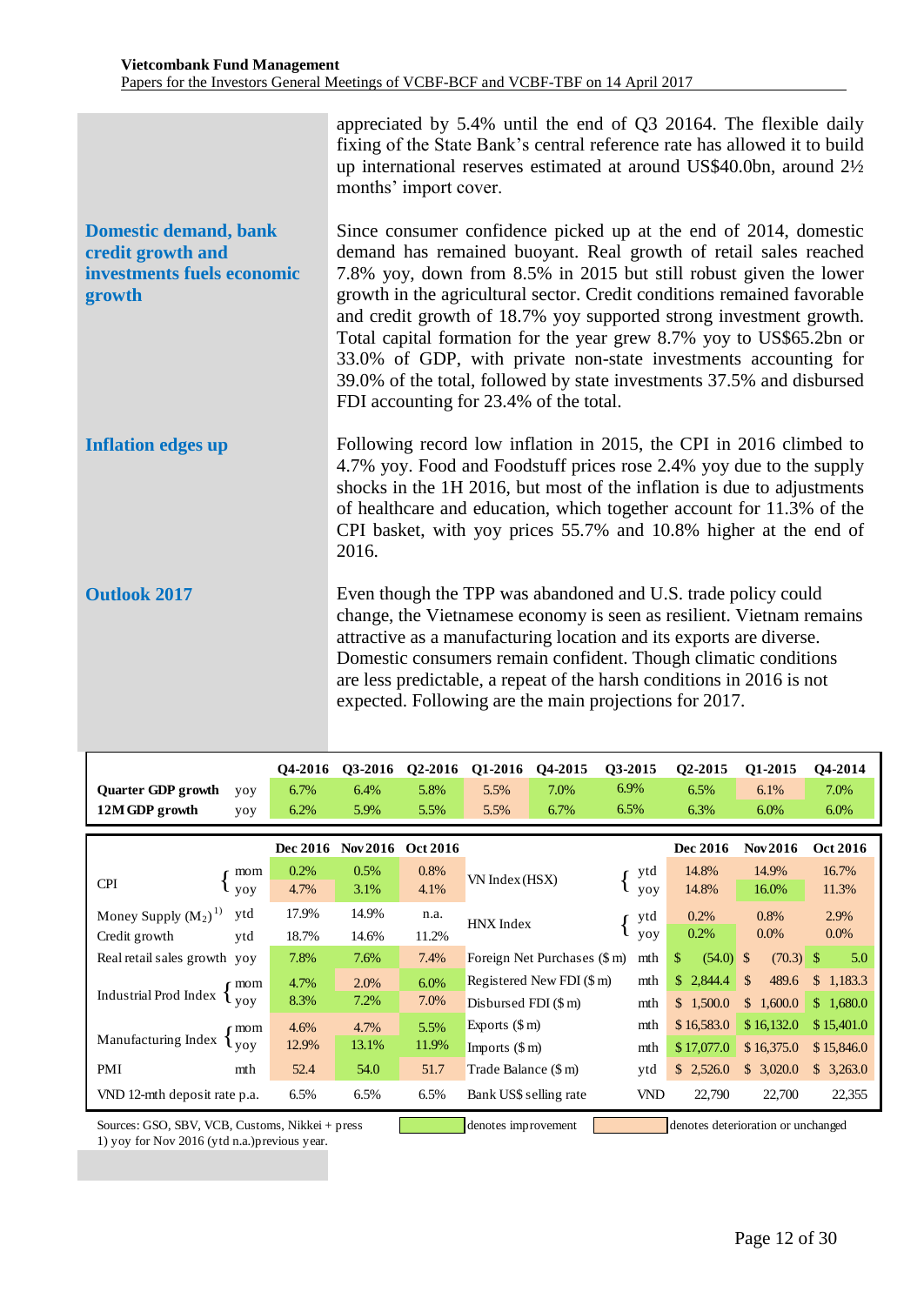#### **EQUITY MARKET**

**VN-Index ended year 2016 with an increase of 14.82%, but could have been only 7.6% without ROS and SAB**

VN-Index had a better performance in 2016 compared to 2015, supported by the ample liquidity in the banking system, which was believed to be partly channelled to the stock market, the recovery of the oil price after reaching the bottom in January 2016 and the delay of rate hike of the U.S. Federal Reserve Bank till the end of the year. The market was also supported by the expectation that Vietnam is on the growing phase of an economic cycle, with low inflation and stable foreign exchange rate. However, without positive contribution from the two new listed stocks, FLC Faros Construction Company (HSX: ROS), listed on 1<sup>st</sup> September 2016 and Saigon Beverage Company (HSX: SAB), listed on  $6^{th}$  December 2016, VN-Index should have just increased 7.61% in 2016, not too high compared to 6.12% of last year. As of 31 December 2016, ROS was trading at P/E of 98.6x based on management's target for 2016 and SAB was trading at P/E of 26.6x based on run-rate earnings for 2016.

**GAS, ROS, SAB and VNM drove up the market in 2016** These four stocks accounted for 93.0% of the increase in the index in 2016. Although declined in 4Q 2016, GAS increased 82.2% in 2016 due to recovery of oil price and VNM increased 22.2% due to low powder milk input cost in 2016 and were still the two movers of the index. For ROS and SAB, the increases in the price were not all related to the fundamental of the companies, especially ROS. By the end of the year, ROS and SAB increased 810% and 49.8% since the closing price of the initial listing date.

> In term of sector, Basic Resources had the highest return of 104.4%. More than 50% of this sector's weight was represented by Hoa Sen Group (HSX: HSG), which increased 158.4% in 2016 as its earnings increased 2.3x compared to 2015's fiscal year. After a declining period, its input material hot-rolled coil kept increasing, thus enabled the company to increase the selling price while its two-three month inventory was at lower price so the gross margin for 2016 fiscal year was widened by 8.4%. In addition, the sales volume for the year also increased 22%. Together with Hoa Phat Steel (HSX: HPG), HSG was benefited from the decision of the Ministry of Industry and Trade to impose of protection tax for billet and long steel since  $22<sup>rd</sup>$  Mar 2016 and antidumping tax for galvanized steel imported from China and Korea since  $1<sup>st</sup>$  Sept 2016, which pushed up prices of these products in domestic market. Construction & Materials sector followed with 94.1% up in 2016. The recovery of the real estate market since 2014 resulted in many new construction sites in HCM city and Hanoi, benefitting the Construction & Materials stocks, such as Coteccons (HSX: CTD), Binh Minh Plastics (HSX: BMP).Technology sector, represented by Mobile World (MWG) increased 79.4% in 2016. MWG continued to have another good year with 75% increase in revenue and 51% increase in profits by the end of November 2016 through its mobile world and consumer electronic store expansion. Its grocery store model got better than expected with 48 stores at the end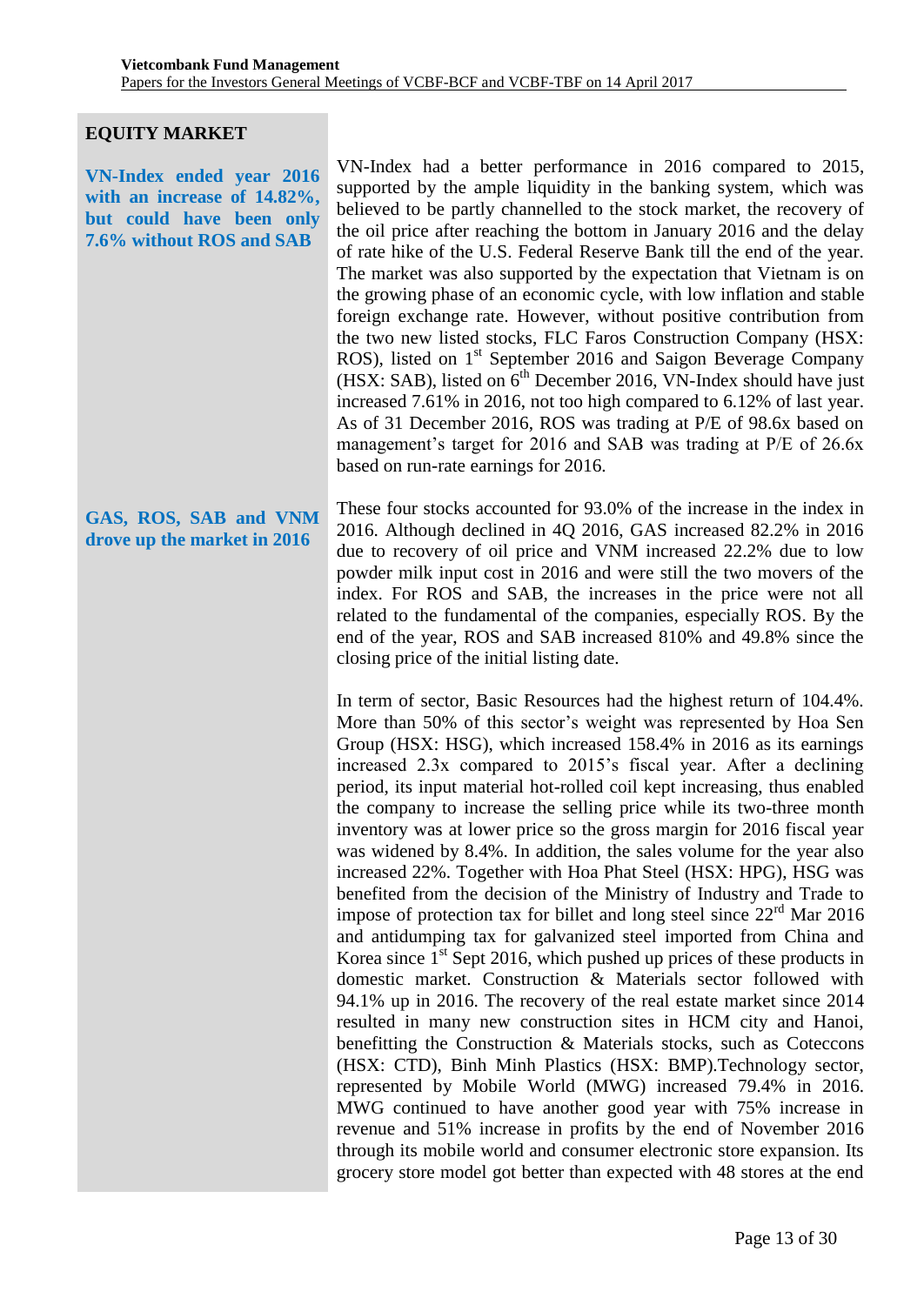of the year with average monthly sales of VND1 billion and 20,000 customers. MWG also plans to open another 300 shops in 2017 in Binh Tan and Tan Phu districts. Oil and gas sector also increased 69.8% as oil price recovered from its bottom of \$26-27 per barrel in mid-January to \$56.8 by the end of the year, supported by the OPEC agreement to reduce the production.

**Improved liquidity**  For 2016, total trading value of HCM Stock Exchange was VND602,023 billion, a 25% higher than 2015. Domestic investors, as previous years, were still the major participants in the market, where foreign investors accounted for only 14.8% of the purchased value in the market. Domestic investors were also supported by ample liquidity in the banking system with inter-bank overnight interest rate dropped from 4.9% at the beginning of the year to below 1.0% p.a as of May 19, 2016 and had been under 1% p.a for almost rest of the year until the U.S Election in November, when the rate started to increase and ended the year at 3.25% p.a, after peaking at 4.85% in mid-December 2016. The liquidity was improved also thanks to the Government's policy to force public companies to list, which leads to the debut of several large companies, two with market capitalization over US\$1bn on HSX can be named as SAB and the Novaland Group ("NVL").

> Foreign investors continued to be the net sellers in the market in 4Q with VND2,600 billion outflow. For the whole year, the outflow was VND7,975 billion. Top selling stocks from the foreign investors were Vingroup (VIC) and Vinamilk (VNM).

# **BOND MARKET**

**Both primary market and secondary market were buoyant thanks to liquidity surplus in the banking system.**

For the entire year 2016, the State Treasury successfully issued VND60,510 billion, 21.5% of total issuance.

| Tenor        | 2016 Issuance | <b>Amount Issued</b> | % Issuance  |
|--------------|---------------|----------------------|-------------|
|              | <b>Plan</b>   | in 2016              | <b>Plan</b> |
|              | (VND Billion) | (VND Billion)        |             |
| 3 year       | 25,000        | 25,142               | 100.6%      |
| 5 year       | 157,000       | 162,425              | 103.5%      |
| 7 year       | 30,000        | 25,695               | 85.7%       |
| 10 year      | 9,000         | 7,978                | 88.6%       |
| 15 year      | 35,000        | 31,727               | 90.6%       |
| 20 year      | 5,000         | 3,314                | 66.3%       |
| 30 year      | 20,000        | 25,469               | 127.3%      |
| <b>Total</b> | 281,000       | 281,750              | 100.3%      |

With buoyant demand throughout the year, the Government not only soon completed its initial issuance plan of VND250 trillion by the end of September 2016 but also successfully sold VND31 trillion of their additional plan in 4Q 2016. The strong demand, which was 2.0x of the offering amount on average, was supported by the ample liquidity in the banking system as the State Bank of Vietnam purchased approximately US\$10bn in 2016 and credit growth only picked up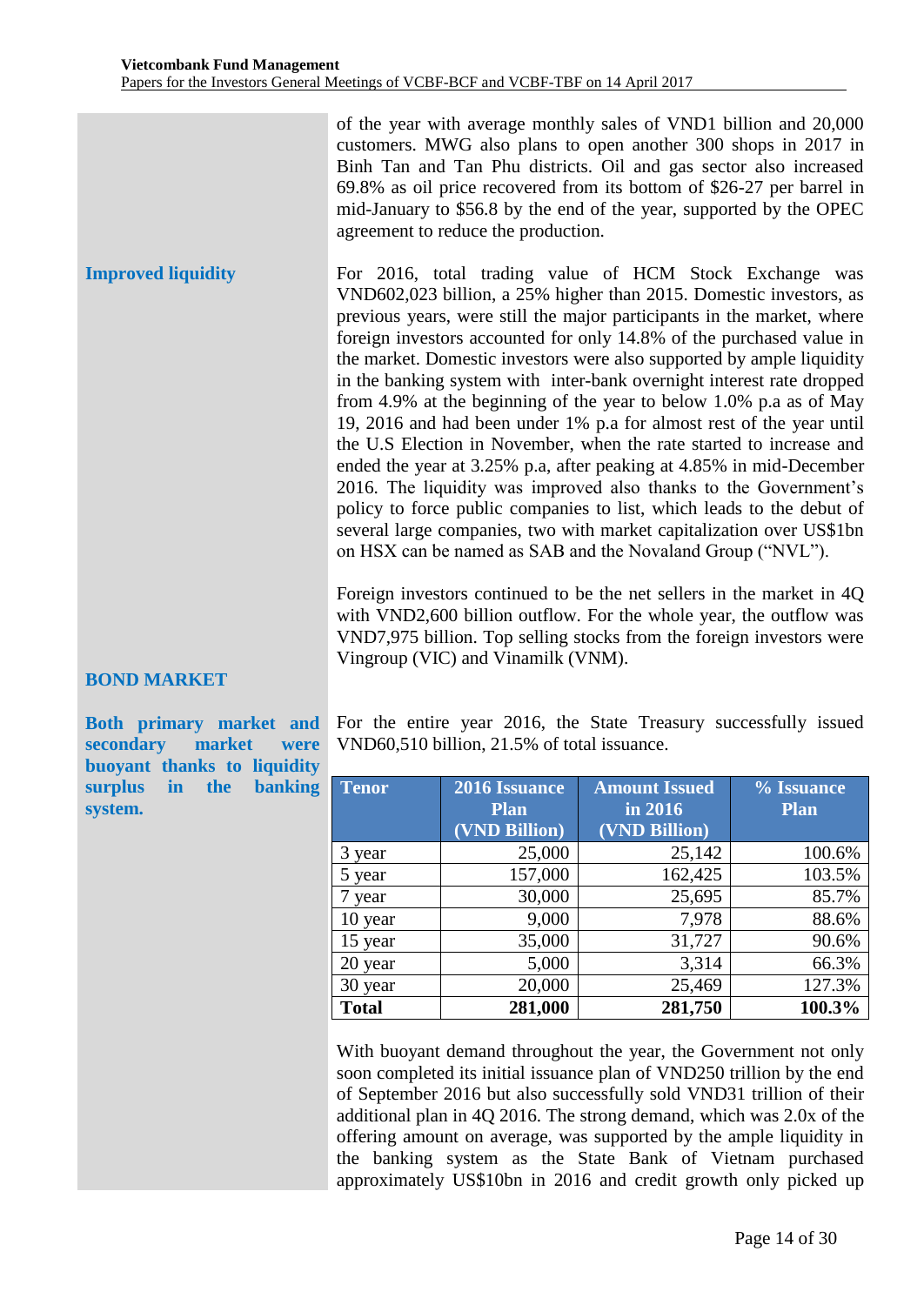| <b>MANAGER'S</b><br><b>PERSPECTIVE</b>                                                                       | Manufacturing, mainly from FDI will continue to support<br>economic growth                                                                                                                                                                                                                                                                                                                                                                                                                                                                                                                                                                                                                                                                                                           |
|--------------------------------------------------------------------------------------------------------------|--------------------------------------------------------------------------------------------------------------------------------------------------------------------------------------------------------------------------------------------------------------------------------------------------------------------------------------------------------------------------------------------------------------------------------------------------------------------------------------------------------------------------------------------------------------------------------------------------------------------------------------------------------------------------------------------------------------------------------------------------------------------------------------|
|                                                                                                              | Rates are likely to rise as: (i) inflation was picking up as commodity<br>prices have increased significantly, particularly in 2H 2016, (ii) tenser<br>liquidity in the banking system as the State Bank of Vietnam is not<br>expected to pump as much money into the market as it did in 2016,<br>(iii) credit is expected to expand at two digit number for the $5th$<br>consecutive year, (iv) The US Federal Reserve will continue to<br>increase interest rate. However, given the outlook of the China's<br>economy, the biggest consumer of most of the commodities,<br>uncertainties caused by the Brexit and supply & demand balances of<br>key commodities (e.g. oil), rates are not expected to increase<br>significantly.                                                |
| 2017 Outlook                                                                                                 | The Government set the issuance plan of VND183.3 trillion for 2017,<br>which is lower than the market's expectation based on the spending<br>requirements and bonds matured in 2017. The issuance focus is still in<br>long-term tenor bonds, which accounts for nearly 85%. The 5-year<br>tenor continued to lead with the issuance value making up 43.8% of<br>total issuance plan.                                                                                                                                                                                                                                                                                                                                                                                                |
| <b>Yields</b><br>dropped<br>almost<br>throughout the year and only<br>bounced back at the end of<br>the year | Against market expectation, yields dropped across all tenors as<br>liquidity in the banking system was significantly improved. Yields as<br>at $31st$ December 2016 were 30-105 bps lower than yields at the end of<br>2015. The highest fall was recorded for 7-year G-bonds, 105 bps,<br>followed by 5-year G-bonds, 90 bps, then 10 year and 1 year G-bonds,<br>65 bps. The lowest reduction is for 15 year G-bonds. Starting since<br>mid-February 2016, rates gradually dropped until early August when<br>it started to plummet and reached the bottom in early October. Rates<br>only picked up since October, before the Election Day of the United<br>States when uncertainties increased and continued to the end of year<br>when credit growth was boosted significantly. |
|                                                                                                              | The secondary market was also very active in 2016 with total outright<br>G-bonds transaction of VND853.5 trillion, 61.9% higher than the<br>transaction value in 2015. The amount changing hand increased<br>throughout the year with the highest value recorded in $4Q$ 2016.<br>Although foreign investors net sold 9.2 trillion in October and<br>November 2016 due to the uncertainties caused by the US Election<br>and increasing interest rate in the global market, foreign investors still<br>net purchased of VND5.9 trillion in 2016.                                                                                                                                                                                                                                     |
|                                                                                                              | strongly in 4Q 2016. The strongest demand was for 5-year tenor and<br>3-year tenor as the registered amount was $2.3x$ and $2.4x$ higher than<br>the offering amount, respectively. The demand of 7-year tenor, which<br>was 2.2x of the offering amount on average for 2016, only picked up<br>strongly from 3Q 2016 when the issuance plan for 3-year tenor, which<br>was revised down to VND25 trillion from the original plan of VND60<br>trillion, was fulfilled within 1H 2016.                                                                                                                                                                                                                                                                                                |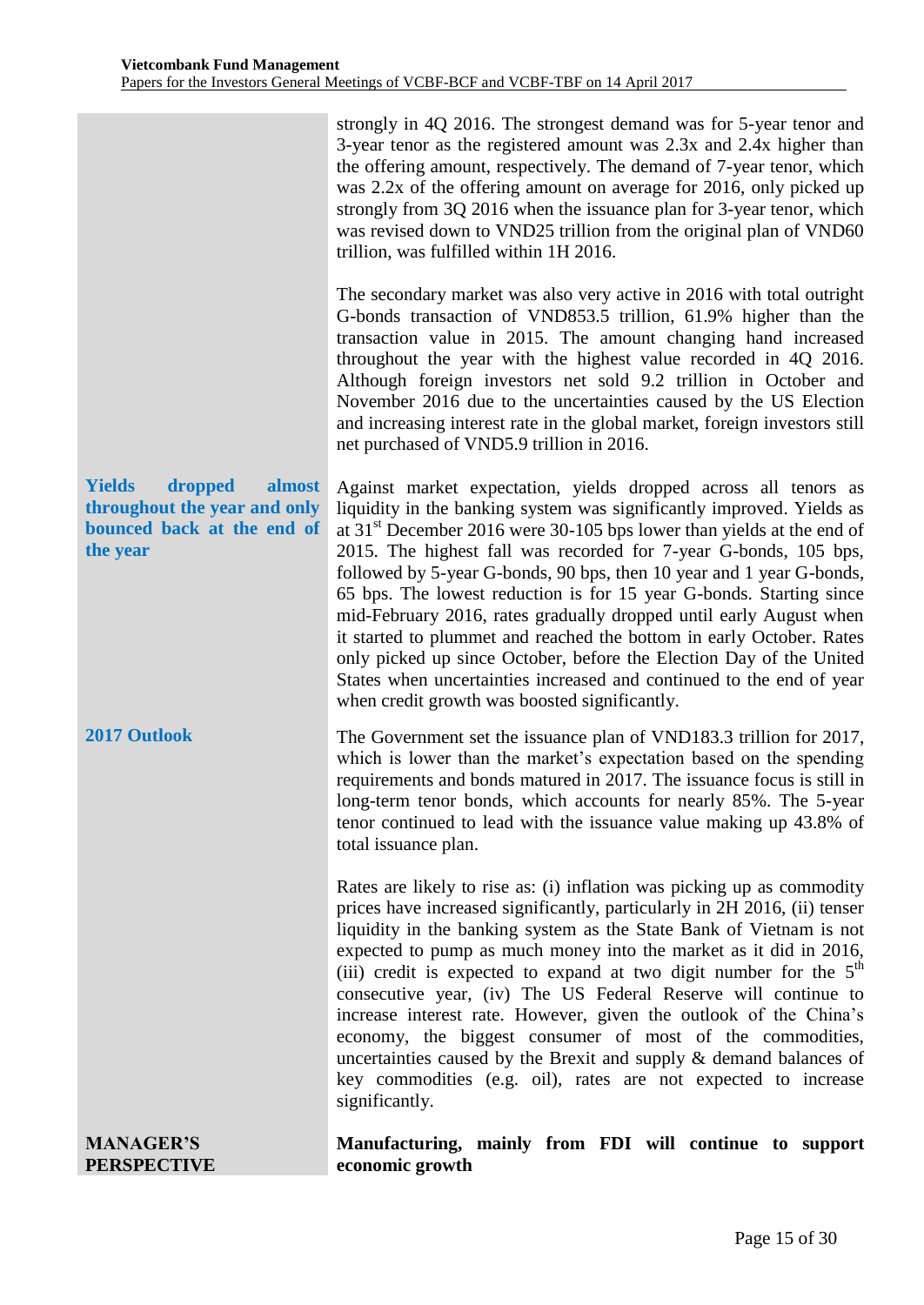FDI will remain a growth driver in coming years: (i) The abandon of TPP will not reverse the key attractions for FDI to Vietnam, which is its large market and low operating cost. According to a report of Standard Chartered Bank, 42% people in their survey said they would choose Vietnam to move their production base, followed by Cambodia with 25%. Although basic salary in Vietnam has been increasing in the last several years, moving production to Vietnam still saves manufacturer 22% of the cost. (ii) Commitment continued to be seen from big corporations. Samsung Display is considering adding US\$2.5 billion investment into the current project of US\$4 billion in Bac Ninh province, raising its total investment in Vietnam to US\$15.4bn. LG Corporation also added more than US\$2.0bn to its investment commitment in Vietnam in 2016 following its first US\$1.5bn consumer electronic plant in Hai Phong; (iv) Increasing FDI through satellite companies. As companies like Sam Sung Group and LG Group continue to expand in Vietnam, its suppliers also come to Vietnam, adding to the FDI. Following the consumer electronic factory in HCMC, approximately another US\$300 million FDI from its suppliers also came to Vietnam.

## **Agriculture is expected to improve and impact from mining will be less severe on economic growth.**

Though climatic conditions are less predictable, a repeat of the harsh conditions in 2016 is not expected, which will help agriculture to improve.

For mining, as the biggest drop was already seen from the June 2016 (oil and gas production dropped only 2.2% for the first 5 months 2016 but dropped 8% for the whole year), a similar reduction in 2H 2017 was not expected, which will help lighten the drag it has on the economic growth from 2H 2017.

## **Looking into longer term, the strong commitment from the new Government to economic restructuring will be another key driver for growth**

According to the Asia Development Bank in its presentation about Vietnam's Productivity Paradox, the key reason for Vietnam's low productivity growth is because the role of state owned enterprises (employment and output) was declining while they continued to use a lot of capital. Government's determination to privatize state owned companies will help improve productivity in the mid and long-term.

# **Uncertainties in the global market in the context of rising rates and Government budget constraints are key concerns.**

Some issues we should watch out for are: (i) new policies of the new U.S President, how they affect trade with Vietnam and also China,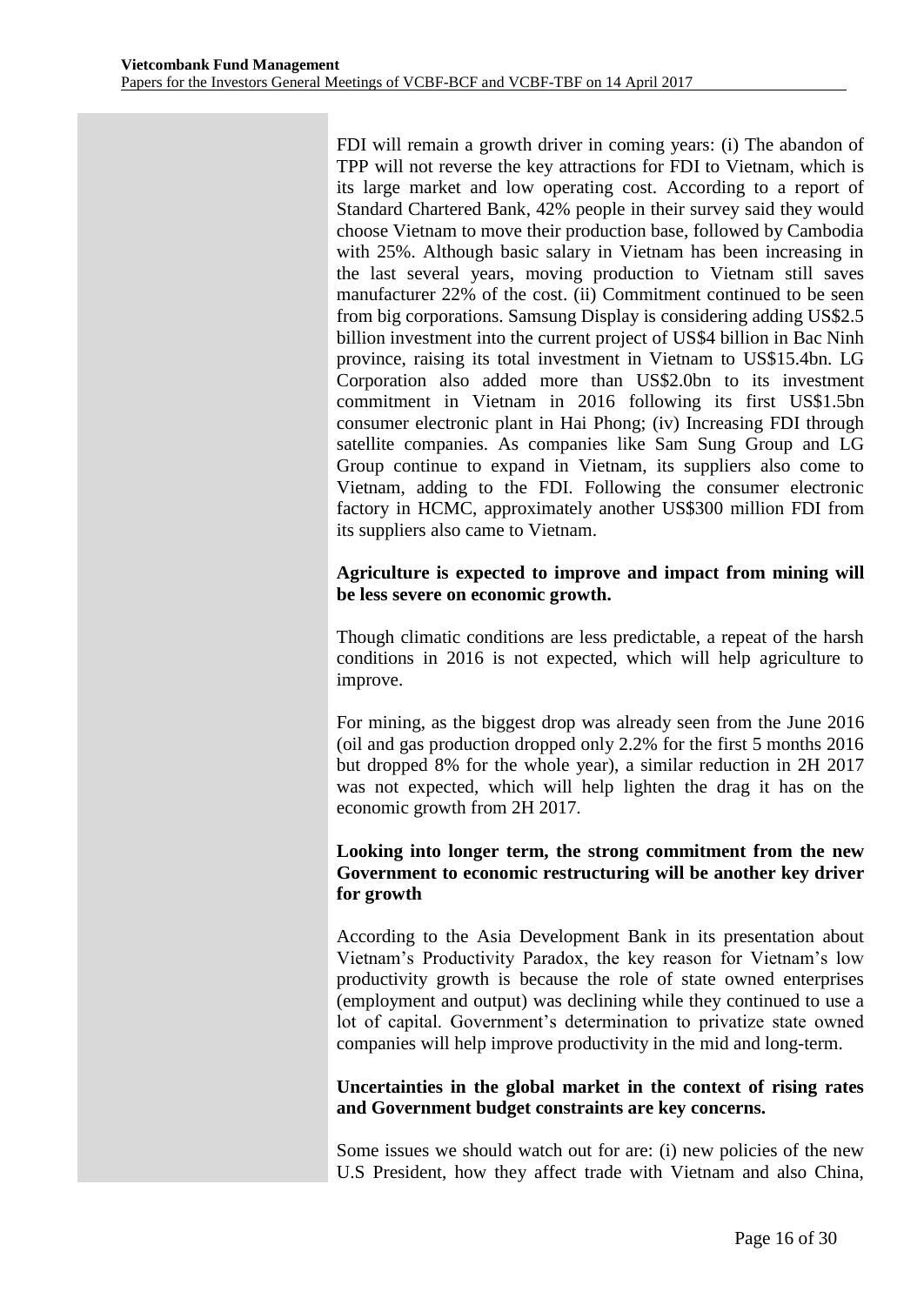because that would in turn affect the trade relationship between China and neighbours, including Vietnam; (ii) increasing interest rate pressures. However, as noted in the "Bond Market" section, we think the rate will not increase significantly soon; (iii) budget deficit: according to the World Bank, budget deficit and public debt of Vietnam in 2016 was estimated at 6.5% and 64.8% of GDP, respectively, which was over and close to limits set by the Congress. This will impact Government's ability to spend for infrastructure, which in turn can be the bottleneck for the long-term economic growth.

# **There are still opportunities for bargain although market valuation no longer looks attractive.**

Market valuation has increased a lot since last one year. Starting of 2016, market P/E was 10.9x, expanded to 12.9x by the end of the 1Q 2016 and continued to expand to 14.5x as of end of 2Q 2016 and 16.3x at 13 October 2016 and 16.3x at 6 January 2017. However, it should be noted that this market valuation is tilted towards large cap stocks and is heavily influenced by high P/E large cap stock like Sabeco at P/E of 46.0x, Vingroup at P/E of 50.7x, Bao Viet Holdings at 33.2x as at 18 January 2017. Median P/E of the market is still low at 9.6x as at 18 January 2017 so there are always opportunities in the market with reasonable valuation. Vietnam is still cheaper than other emerging markets as shown in the table below, but the gap between Vietnam and other countries in the region is narrower. Vietnam valuation is now closer to China, Thailand and Malaysia's valuations but those countries are already in the emerging market league. In medium and long-term, we are still bullish on Vietnam economy but we think the current valuation is partly reflected the potential upgrade from a frontier market to an emerging market as Vietnam's valuation is approaching several emerging markets.

| Vietnam Stock Market Valuation Compared to Other Emerging Markets |         |                  |           |           |  |  |  |
|-------------------------------------------------------------------|---------|------------------|-----------|-----------|--|--|--|
| <b>Country</b>                                                    |         | LFI              |           |           |  |  |  |
|                                                                   | ROE (%) | <b>EV/EBITDA</b> | <b>PE</b> | <b>PB</b> |  |  |  |
| China                                                             | 10.0    | 16.0x            | 17.8x     | 1.7x      |  |  |  |
| Thailand                                                          | 11.1    | 11.0x            | 17.0x     | 1.9x      |  |  |  |
| Malaysia                                                          | 10.5    | 10.8x            | 13.8x     | 1.7x      |  |  |  |
| Indonesia                                                         | 10.2    | 12.0x            | 24.0x     | 2.4x      |  |  |  |
| India                                                             | 14.0    | 12.0x            | 21.3x     | 2.8x      |  |  |  |
| <b>Brazil</b>                                                     | 1.8     | 14.6x            | 99.1x     | 1.6x      |  |  |  |
| The Philippines                                                   | 12.7    | 12.7x            | 19.8x     | 2.4x      |  |  |  |
| Korea                                                             | 7.2     | 7.5x             | 18.8x     | 0.9x      |  |  |  |
| Vietnam (VNIndex)                                                 | 12.2    | 10.8x            | 16.4x     | 2.0x      |  |  |  |

*Source: Bloomberg @ 12 January 2017, using main indices' valuation in respective markets*

We continue to believe in the medium and long-term growth prospect of Vietnam. We continue our contrarian, focusing on fundamental investment phylosophy and continue look for opportunities to increase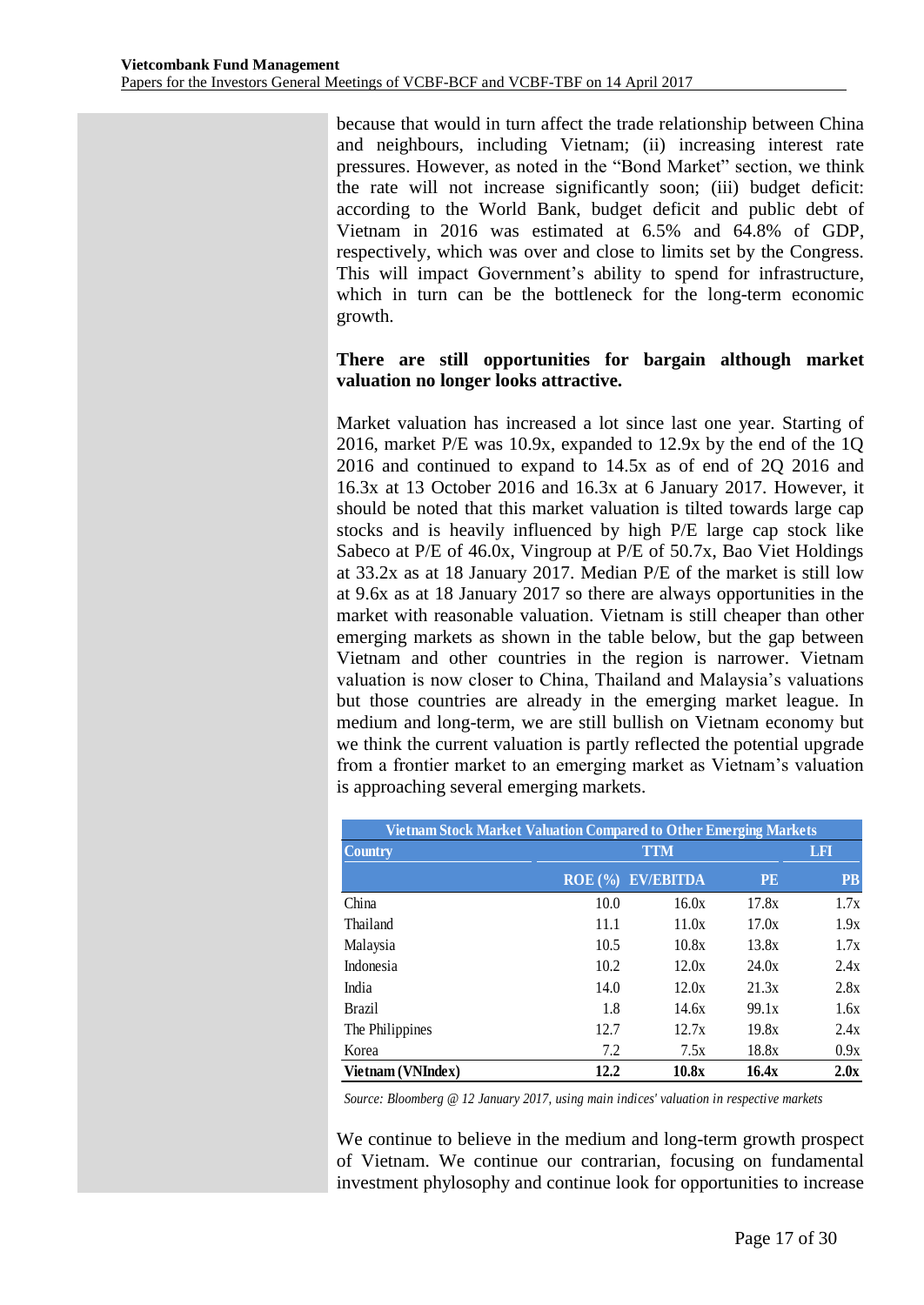equity allocation in companies that are expected to benefit from that long term prospect for both VCBF-Blue Chip Fund and VCBF-Tactical Balanced Fund.

#### <span id="page-17-0"></span>**3 Investor Activity 2016**

Investor activity in both Funds built up throughout the year, and already in 2Q 2016 total subscriptions had overtaken the numbers and amounts recorded for the whole of 2015. There was some influence by market developments, and investors, especially new investors, paused in 4Q to see the outcome of the U.S. Presidential election on the markets.

VCBF continued to pay significant attention to improve investor communications and to improve investors' awareness of general investment topics. The monthly investor newsletters covered subjects ranging from fundamentals such as types of mutual funds and asset allocation to specific subjects such as market volatility and the impact of the U.S. presidential election on Vietnamese investments. The on-line investor chat portal was very active throughout the year, allowing investors to obtain immediate attention to any questions or concerns, which was important in the change of VCBF's Transfer Agent to Vietnam Securities Depositary in Mar 2016 and Supervisory Bank to Standard Chartered Bank (Vietnam) Ltd in Oct 2016. VCBF's website has also updated continually to take account of these changes and provide other information for investors.

#### <span id="page-17-1"></span>**4 Audited Financial Statements 1 Jan – 31 Dec 2016**

Pursuant to the delegated resolution of the investors at the IGM on 15 Apr 2016, Ernst & Young Vietnam Ltd was appointed by the FRB as auditor of both Funds for the financial year ending 31 Dec 2016. Please refer to Appendix 1A and 1B attached to these papers containing the audited financial statements of VCBF-BCF and VCBF-TBF for the period 1 Jan – 31 Dec 2016.

It is noted that the Auditors' Report is unqualified.

The IGM is requested to approve the following resolution for each Fund respectively:

A: For the investors of VCBF-BCF:

**THAT** the audited financial statements of VCBF-BCF for 1 Jan – 31 Dec 2016 be approved.

B: For the investors of VCBF-TBF:

**THAT** the audited financial statements of VCBF-TBF for 1 Jan – 31 Dec 2016 be approved.

# <span id="page-17-2"></span>**5. Update of the Fund for the period 1 Jan – 31 Mar 2017**

The Manager shall provide further detail of the Funds' development for 1Q 2017 in its next Quarterly Report and at the IGM.

The plan for the Funds in 2017 is to pursue the investment objective of the Fund as stated in the Funds' Charters, namely:

- for VCBF-BCF, to provide medium to long-term capital appreciation by investing primarily in a diversified portfolio of stocks listed on the HSC and HNX which have a large market capitalization and are liquid
- for VCBF-TBF, to provide long-term total return via growth of capital and current income by investing in stock and high quality fixed income instruments.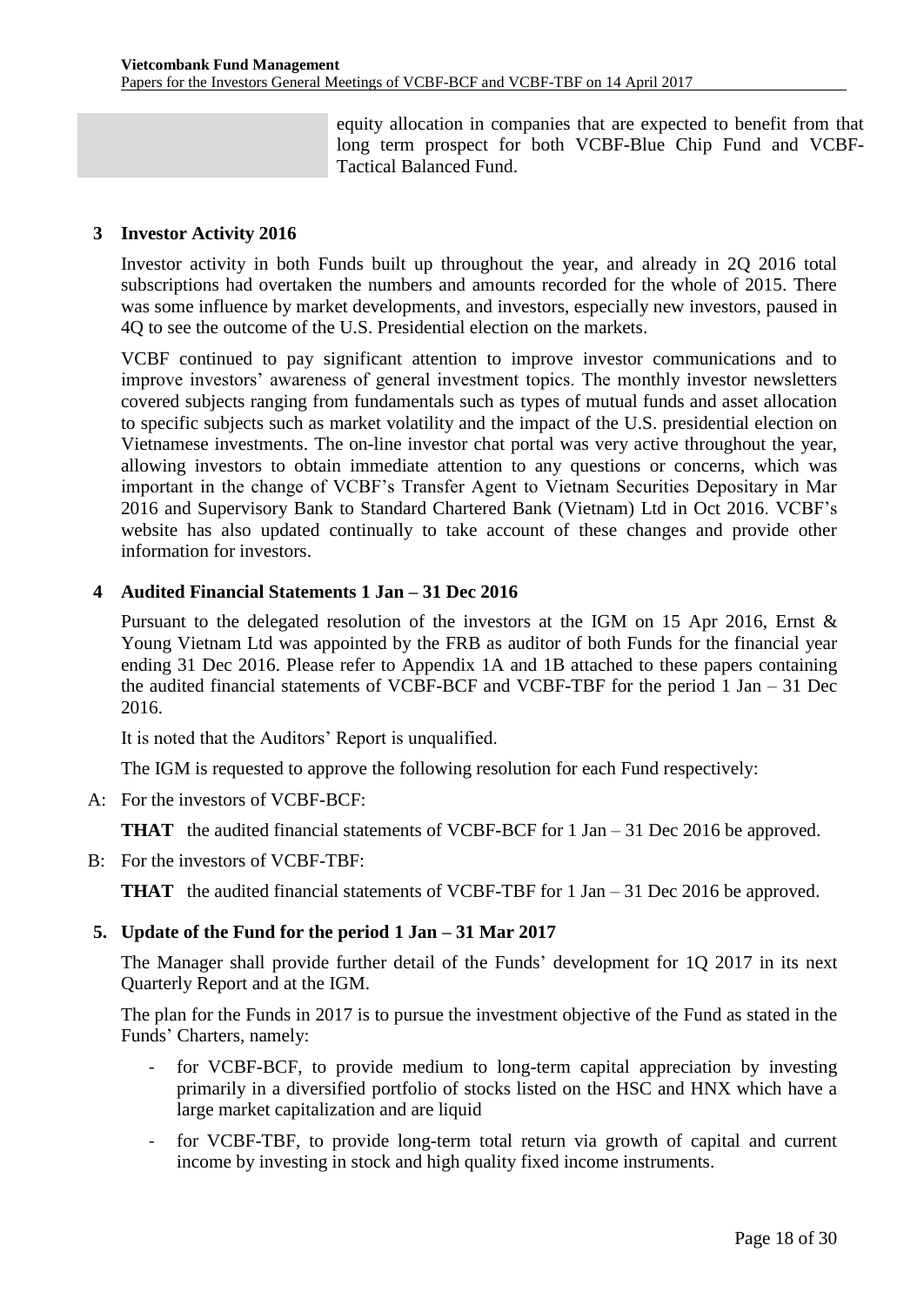It is not planned to pay profits of the Funds as a dividend to the Unitholders, and instead will be re-invested.

\* \* \* \* \* \* \* \* \* \* \* \* \* \* \* \* \* \* \* \* \* \*

With the exception of the resolution in 4, this Item is intended for information purposes and no action of the IGM is required, unless otherwise determined.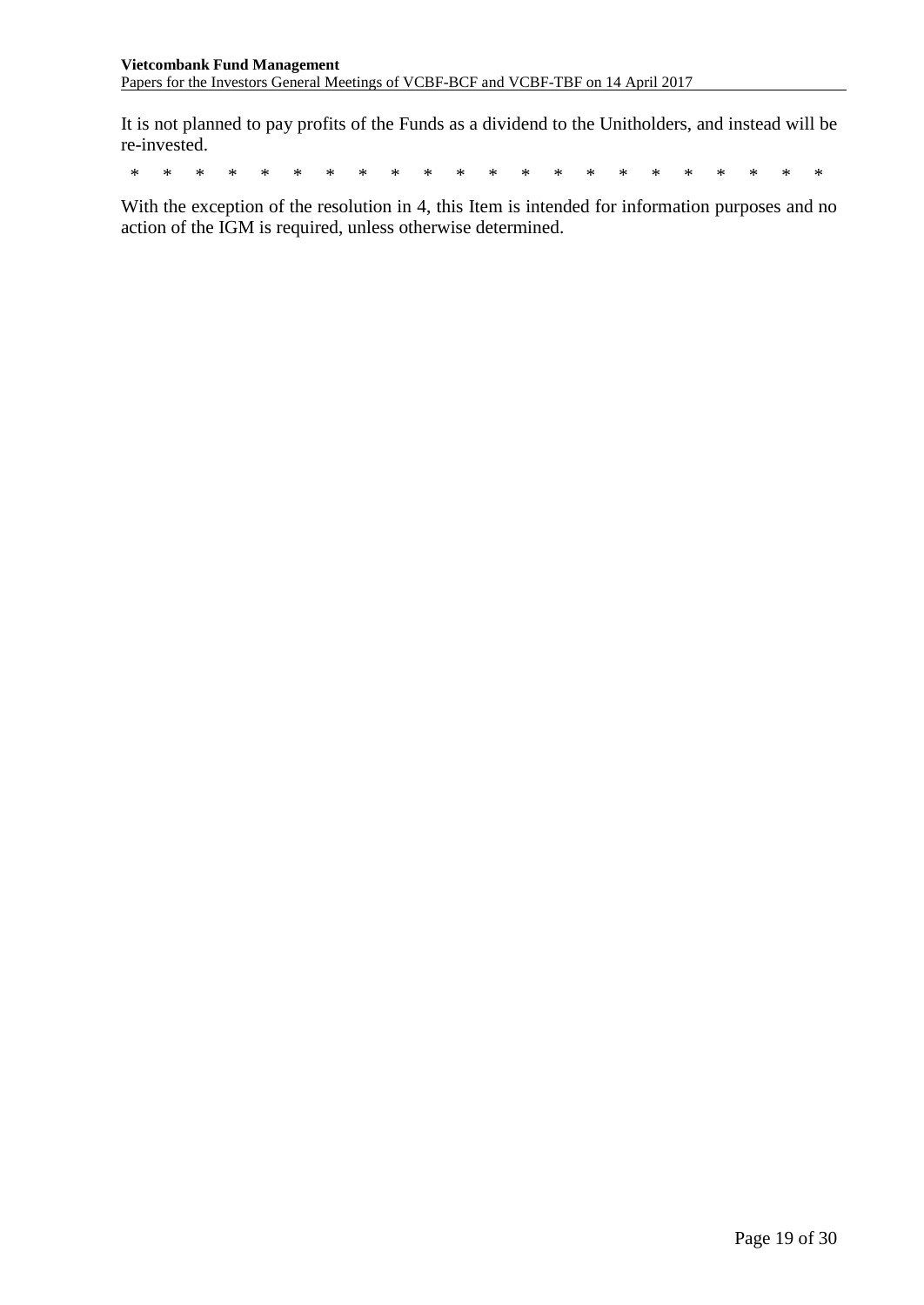# <span id="page-19-0"></span>**III.REPORT OF THE SUPERVISORY BANK SUPERVISORY BANK REPORT**

We, appointed as Supervisory Bank of the VCBF Blue Chip Fund ("the Fund") on 31<sup>st</sup> Dec 2016, recognize that the Fund operated and was managed in the following matters:

a) According to the supervisory bank report of Deutsche Bank AG, Ho Chi Minh Branch ("Deusche Bank AG"), which was the Fund's supervisory bank from  $1<sup>st</sup>$  Jan 2016 to 30<sup>th</sup> September 2016, Vietcombank Fund Management Company complied with all investment restrictions under prevailing regulations for open-ended fund, Fund Prospectus, and other relevant legal documents.

On 10<sup>th</sup> October 2016, Deutsche Bank AG completed hand-over the supervisory and custody bank services to Standard Chartered Bank Vietnam ("SCBVL"). Accordingly, SCBVL has become the supervisory bank of the Fund since  $10^{th}$  October 2016. During our supervision of the Fund's investments and asset transactions from  $10<sup>th</sup>$  October 2016 to 31<sup>st</sup> December 2016, Vietcombank Fund Management Company has complied with invesment restrictions under the prevailing regulations for open-ended funds, Fund Prospectus, and other relevant regulations.

- b) Assets Valuation and Pricing of the Fund units were carried out in accordance with Fund Charter, Fund Prospectus, and other prevailling regulations.
- c) Fund subscriptions and redemptions were carried out in accordance with Fund Charter, Fund Prospectus, and other prevailling regulations.
- d) According to the supervisory bank report of Deutsche Bank AG and SCBVL's supervision from  $10^{th}$  October 2016 to  $31^{st}$  December 2016, the Fund didn't pay out dividend for its investors in 2016.

*Hanoi, 22nd March 2017*

**SUPERVISORY BANK** 

# **REPRESENTATIVE SUPERVISORY BANK OFFICER**

**(Signed)**

**(Signed)**

**Le Sy Hoang Head of Securities Services Operations**

**Vu Huong Giang Supervisory Bank Manager**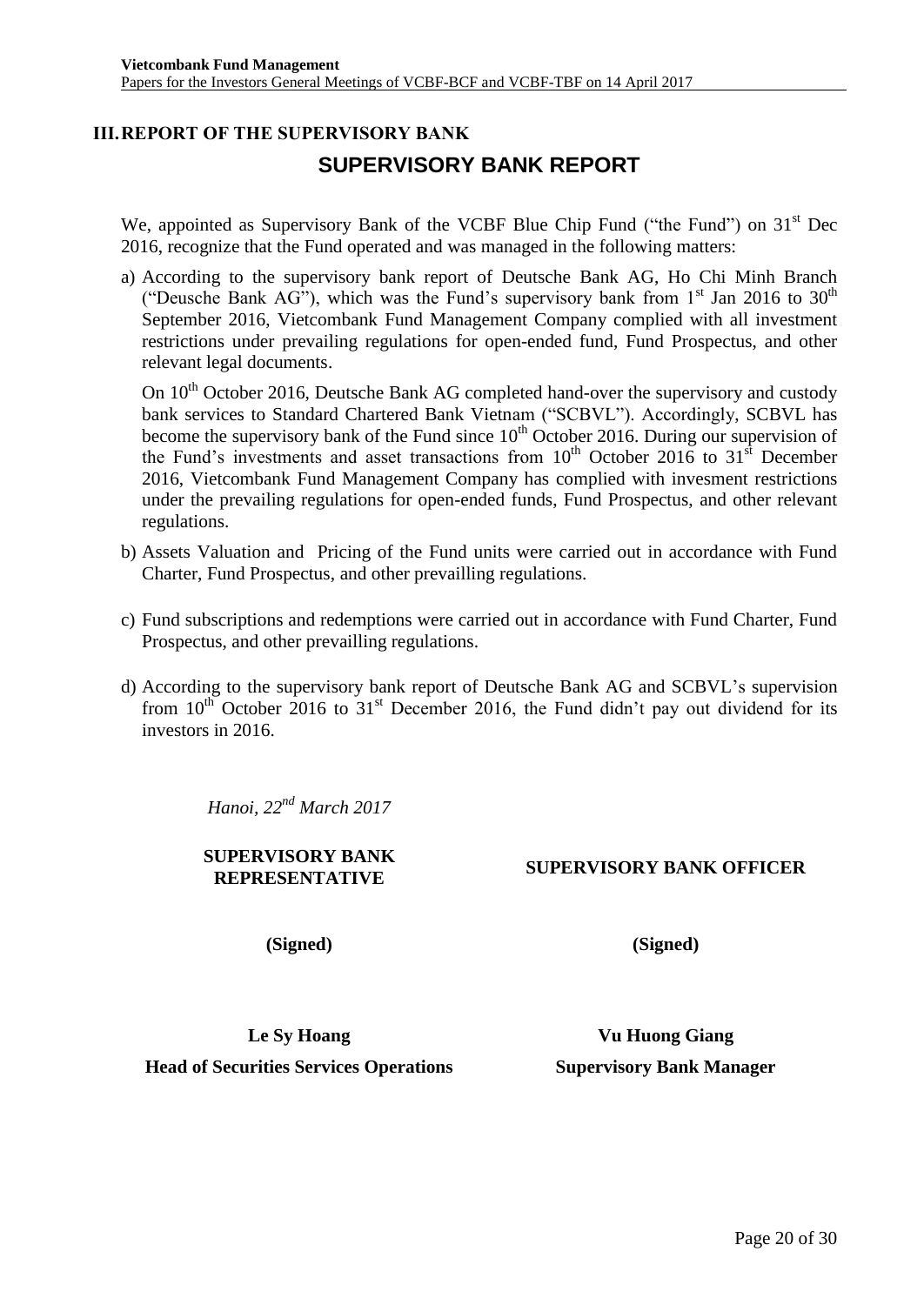# **SUPERVISORY BANK REPORT**

We, appointed as Supervisory Bank of the VCBF Tactical Balanced Fund ("the Fund") on 31<sup>st</sup> Dec 2016, recognize that the Fund operated and was managed in the following matters:

a) According to the supervisory bank report of Deutsche Bank AG, Ho Chi Minh Branch ("Deusche Bank AG"), the Fund's supervisory bank from 1st Jan 2016 to  $30<sup>th</sup>$  September 2016, Vietcombank Fund Management Company complied with all investment restrictions under prevailing regulations for open-ended fund, Fund Prospectus, and other relevant legal documents.

On 7<sup>th</sup> October 2016, Deutsche Bank AG completed hand-over the supervisory and custody bank services to Standard Chartered Bank Vietnam ("SCBVL"). Accordingly, SCBVL has become the supervisory bank of the Fund since  $7<sup>th</sup>$  October 2016. During our supervision of the Fund's investments and asset transactions from  $7<sup>th</sup>$  October 2016 to  $31<sup>st</sup>$  December 2016, Vietcombank Fund Management Company has complied with invesment restrictions under the prevailing regulations for open-ended funds, Fund Prospectus, and other relevant regulations.

- b) Assets Valuation and Pricing of the Fund units were carried out in accordance with Fund Charter, Fund Prospectus, and other prevailling regulations.
- c) Assets Valuation and Pricing of the Fund units were carried out in accordance with Fund Charter, Fund Prospectus, and other prevailling regulations.
- d) According to the supervisory bank report of Deutsche Bank AG and SCBVL's supervision from  $7<sup>th</sup>$  October 2016 to 31<sup>st</sup> December 2016, the Fund didn't pay out dividend for its investors in 2016.

*Hanoi, 22nd March 2017*

# **SUPERVISORY BANK**

**REPRESENTATIVE SUPERVISORY BANK OFFICER**

**(Signed)**

**(Signed)**

**Le Sy Hoang Head of Securities Services Operations**

**Vu Huong Giang Supervisory Bank Manager**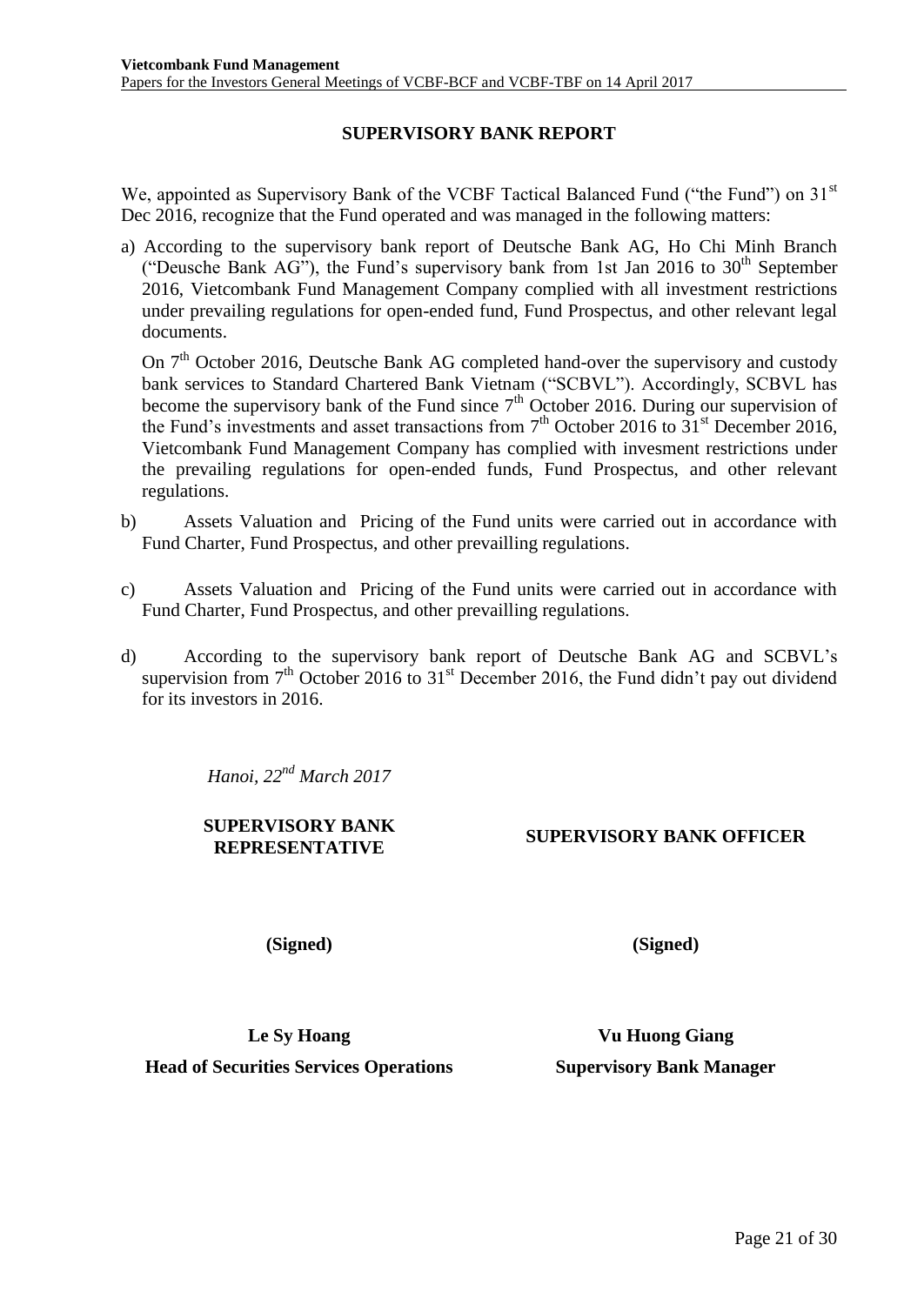# <span id="page-21-0"></span>**IV.REPORT OF THE BOARD OF REPRESENTATIVES FOR 2016**

The Board of Representatives of VCBF Blue Chip Fund ("the Fund") presents its report and the financial statements of the Fund for the year ended on 31 December 2016.

# **THE RESPONSIBILITY OF THE BOARD OF MANAGEMENT OF THE FUND MANAGEMENT COMPANY IN RESPECT OF THE FINANCIAL STATEMENTS**

The Board of Management of Vietcombank Fund Management ("the Fund Management Company") is responsible for preparation and presentation of the financial statements in accordance with the Vietnamese Accounting Standards, Vietnamese Accounting System applicable to open-ended funds and statutory requirements relevant to preparation and presentation of the financial statements which give a true and fair view of the financial position, investment portfolio of the Fund as at 31 December 2016 and of the results of its operations and its cash flows for the year then ended. In preparing those financial statements, the Board of Management of the Fund Management Company is required to:

- $\blacktriangleright$  select suitable accounting policies and then apply them consistently;
- ► make judgments and estimates that are reasonable and prudent;
- ► state whether applicable accounting standards applicable to the Fund have been followed, subject to any material departures disclosed and explained in the financial statements; and
- ► prepare the financial statements on the going concern basis unless it is inappropriate to presume that the Fund will continue its business.

The Board of Management of the Fund Management Company is responsible for ensuring that proper accounting records are kept which disclose, with reasonable accuracy at any time, the financial position of the Fund and to ensure that the accounting records comply with the applied accounting system. The Board of Management is also responsible for safeguarding the assets of the Fund and hence for taking reasonable steps for the prevention and detection of fraud and other irregularities.

The Board of Management of the Fund Management Company confirmed that it has complied with the above requirements in preparing the financial statements for the year ended on 31 December 2016.

# **APPROVAL OF THE FINANCIAL STATEMENTS**

We hereby approved the accompanying financial statements which, on the basis of the confirmation of the Board of Management of the Fund Management Company, give a true and fair view of the financial position, investment portfolio of the Fund as at 31 December 2016 and of the results of its operations, changes in its net asset value, trading of fund units and its cash flows for the year then ended in accordance with Vietnamese Accounting Standards, Vietnamese Accounting System applicable to open-ended funds and statutory requirements relevant to preparation and presentation of the financial statements.

On behalf of the Board of Representatives:

(Signed) Mr. Nguyen Trung Kien Chairman Hanoi, Vietnam - 22 March 2017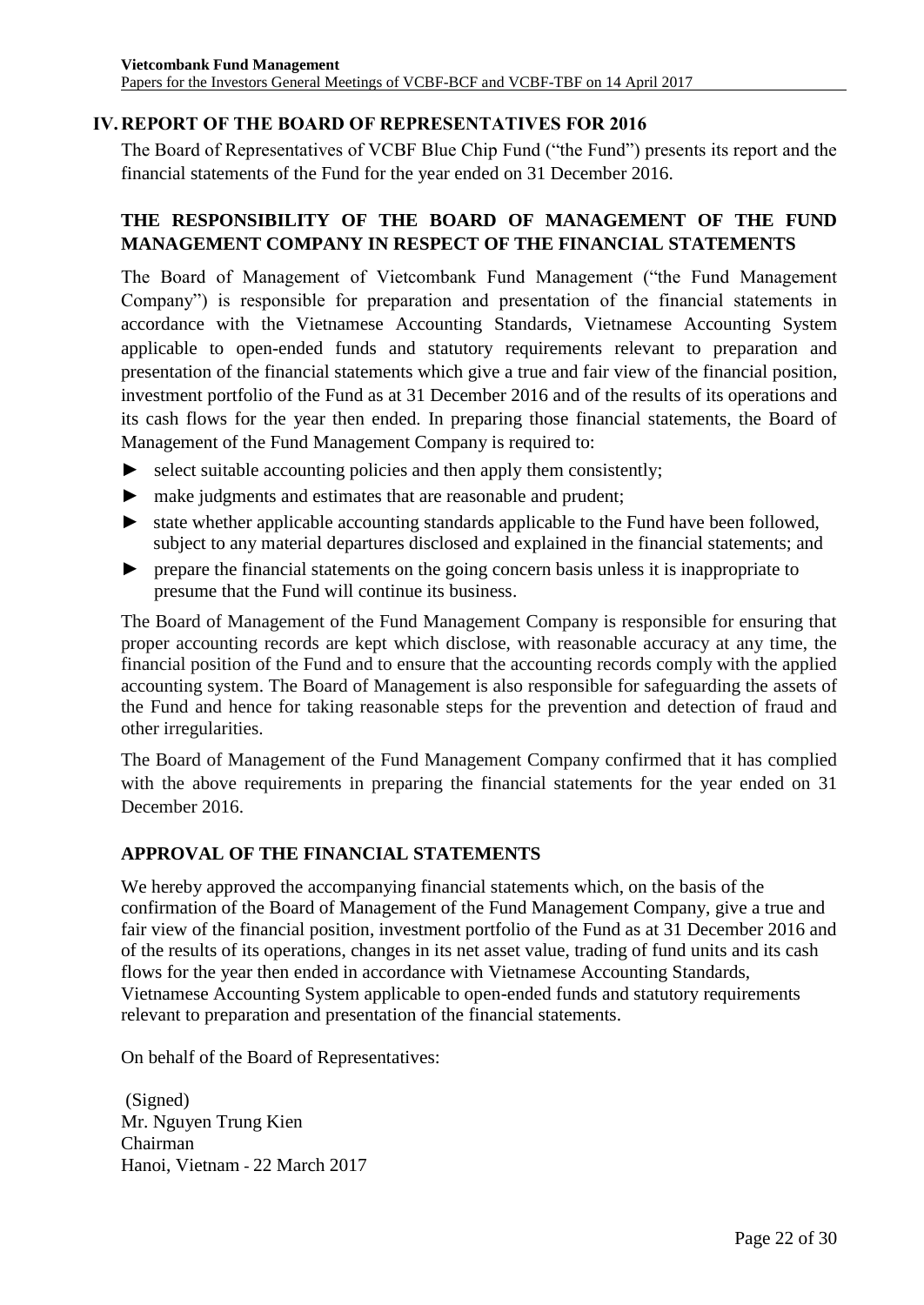The Board of Representatives of VCBF Tactical Balanced Fund ("the Fund") presents its report and the financial statements of the Fund for the year ended on 31 December 2016.

# **THE RESPONSIBILITY OF THE BOARD OF MANAGEMENT OF THE FUND MANAGEMENT COMPANY IN RESPECT OF THE FINANCIAL STATEMENTS**

The Board of Management of Vietcombank Fund Management ("the Fund Management Company") is responsible for preparation and presentation of the financial statements in accordance with the Vietnamese Accounting Standards, Vietnamese Accounting System applicable to open-ended funds and statutory requirements relevant to preparation and presentation of the financial statements which give a true and fair view of the financial position, investment portfolio of the Fund as at 31 December 2016 and of the results of its operations and its cash flows for the year then ended. In preparing those financial statements, the Board of Management of the Fund Management Company is required to:

- $\triangleright$  select suitable accounting policies and then apply them consistently;
- ► make judgments and estimates that are reasonable and prudent;
- ► state whether applicable accounting standards applicable to the Fund have been followed, subject to any material departures disclosed and explained in the financial statements; and
- ► prepare the financial statements on the going concern basis unless it is inappropriate to presume that the Fund will continue its business.

The Board of Management of the Fund Management Company is responsible for ensuring that proper accounting records are kept which disclose, with reasonable accuracy at any time, the financial position of the Fund and to ensure that the accounting records comply with the applied accounting system. The Board of Management is also responsible for safeguarding the assets of the Fund and hence for taking reasonable steps for the prevention and detection of fraud and other irregularities.

The Board of Management of the Fund Management Company confirmed that it has complied with the above requirements in preparing the financial statements for the year ended on 31 December 2016.

# **APPROVAL OF THE FINANCIAL STATEMENTS**

We hereby approved the accompanying financial statements which, on the basis of the confirmation of the Board of Management of the Fund Management Company, give a true and fair view of the financial position, investment portfolio of the Fund as at 31 December 2016 and of the results of its operations, changes in its net asset value, trading of fund units and its cash flows for the year then ended in accordance with Vietnamese Accounting Standards, Vietnamese Accounting System applicable to open-ended funds and statutory requirements relevant to preparation and presentation of the financial statements.

On behalf of the Board of Representatives: (Signed)

Mr. Nguyen Trung Kien Chairman

Hanoi, Vietnam - 22 March 2017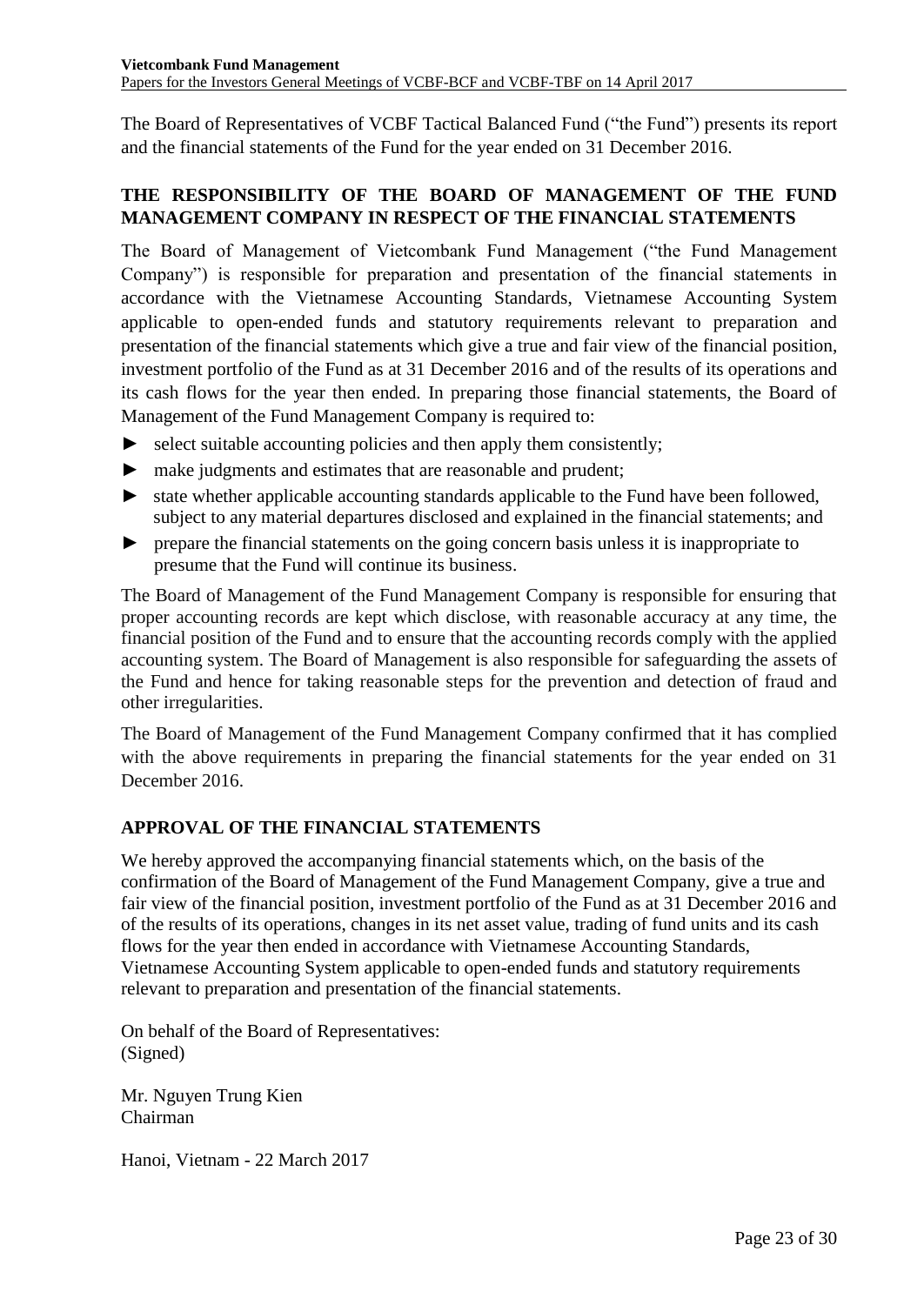# <span id="page-23-0"></span>**V. DELEGATION OF AUTHORITY OF THE IGM TO THE FRB**

The delegation of selected authorities of the IGM to the FRB was approved in the Funds' IPOs and the last IGMs on 15 Apr 2016. Pursuant to Art 21 (3) of the Fund Charters (and in accordance with Art 28 (5) (d) of Cir. 183), such delegation must be reconfirmed at the next IGM to be continued.

It is proposed that the delegation of the authority to the FRB is reconfirmed for both VCBF-BCF and VCBF-TBF as was approved in the last IGM, namely:

- b. To replace the Supervisory Bank;
- c. To approve fundamental changes in a Fund's investment policies and objectives;
- d. To approve the consolidation or merger of a Fund;
- e. To temporarily suspend Fund Certificate transactions except for the Manager's decision under the Law; to split the Fund;
- f. To dissolve a Fund;
- g. To elect, remove or discharge the Chairperson or a member of the Fund Representative Board; to approve the remuneration and operating expenses of the Fund Representative Board; to approve the selection of the approved auditing firm to audit annual financial statements of the Fund; to approve reports on the financial position, assets and annual operations of the Fund; and
- h. To approve an increase the fee payable to the Manager or the Supervisory Bank.

The FRB shall conduct the reports of decisions in accordance with the Fund's Charter and the Law, to the Unitholders and to the SSC on those issues resolved under its powers delegated by the IGM. It is noted that the same resolution as below is being proposed at the IGM of VCBF-TBF.

Subject to revisions, the IGM is requested to approve the resolution for each Fund respectively:

- A: For the investors of VCBF-BCF:
	- **THAT** the authority of the IGM to approve motions contained in Art 21 (2) sub-clauses b), c), d), e), f), g) and h) of the Fund Charter of VCBF-BCF is delegated to the FRB until further notice be approved.
- B: For the investors of VCBF-TBF:
	- **THAT** the authority of the IGM to approve motions contained in Art 21 (2) sub-clauses b), c), d), e), f), g) and h) of the Fund Charter of VCBF-TBF is delegated to the FRB until further notice be approved.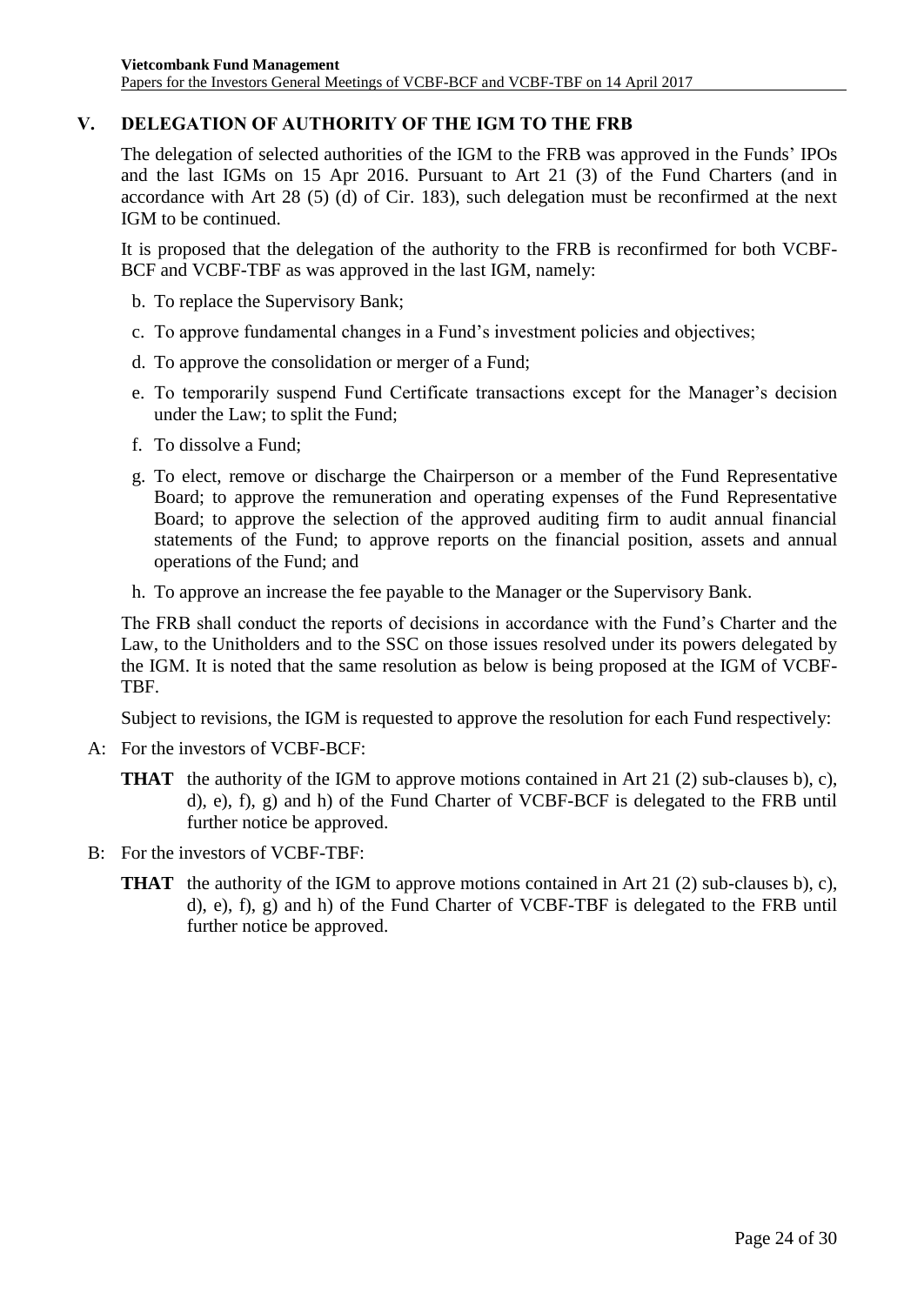# <span id="page-24-0"></span>**VI. AMENDMENTS TO THE FUND CHARTER**

A number of changes of the Charter of VCBF-BCF and VCBF-TBF are proposed as listed below.

Pursuant to Art 62 of the Fund Charter, the IGM is requested to review and approve a number of changes to the Charters as listed below. (Note: the changes presented are defined by the Vietnamese language Charter; the English translations below are for orientation only.)

The changes are indicated in underlined text for insertions and in strikethrough for deletions.

#### **1. Definitions**

Two new definitions to be inserted as follows:

| "Distribution Agents" |                                                           |                     |  |  |  | means agents authorised to accept transaction orders for |
|-----------------------|-----------------------------------------------------------|---------------------|--|--|--|----------------------------------------------------------|
|                       |                                                           |                     |  |  |  | Fund Units from investors at Official Transaction        |
|                       |                                                           | Acceptance Points." |  |  |  |                                                          |
| and:                  |                                                           |                     |  |  |  |                                                          |
|                       |                                                           |                     |  |  |  |                                                          |
| "Pension Fund"        | means an investor that is Unitholder of the Fund and is   |                     |  |  |  |                                                          |
|                       | investing under an approved pension plan in accordance to |                     |  |  |  |                                                          |

#### **2. Article 18. Fees, subscription and redemption price of Fund Units**

the Law."

Clause 1 of Article 18 to be amended as follows:

#### **"1. Subscription Fee**

The Subscription Fee shall be a maximum of 2.0% of the subscription amount. The specific Subscription Fee shall be announced by the Manager from time to time and shall be updated in the Prospectus, the summary of the Prospectus and VCBF's website percentage of the subscription amount as below.

| <b>Subscription Amount–Vietnam Dong</b>          | <b>Subscription Fee</b><br><del>% of</del><br>subscription |  |
|--------------------------------------------------|------------------------------------------------------------|--|
|                                                  | amount)                                                    |  |
| VND1,000,000 to VND500,000,000                   | <del>2.0%</del>                                            |  |
| More than VND500,000,000 to VND1,000,000,000     | 1.5%                                                       |  |
| More than VND1,000,000,000 to VND10,000,000,000  | $4.0\%$                                                    |  |
| More than VND10,000,000,000 to VND20,000,000,000 | 0.5%                                                       |  |
| More than VND20,000,000,000                      | $20\&$                                                     |  |

A discount of 20.0% (twenty per cent) of the above Subscription Fees is awarded to investors subscribing to Fund offered in an initial public offering.

Subscription Fees are not applied to re-investments of Fund dividends.

A discount of 20.0% (twenty per cent) of the total Subscription Fee will be applied to subscriptions of investors that invest under a monthly Systematic Investment Plan for 12 (twelve) consecutive months."

Clause 2 of Article 18 to be amended as follows:

#### **"2. Redemption fee**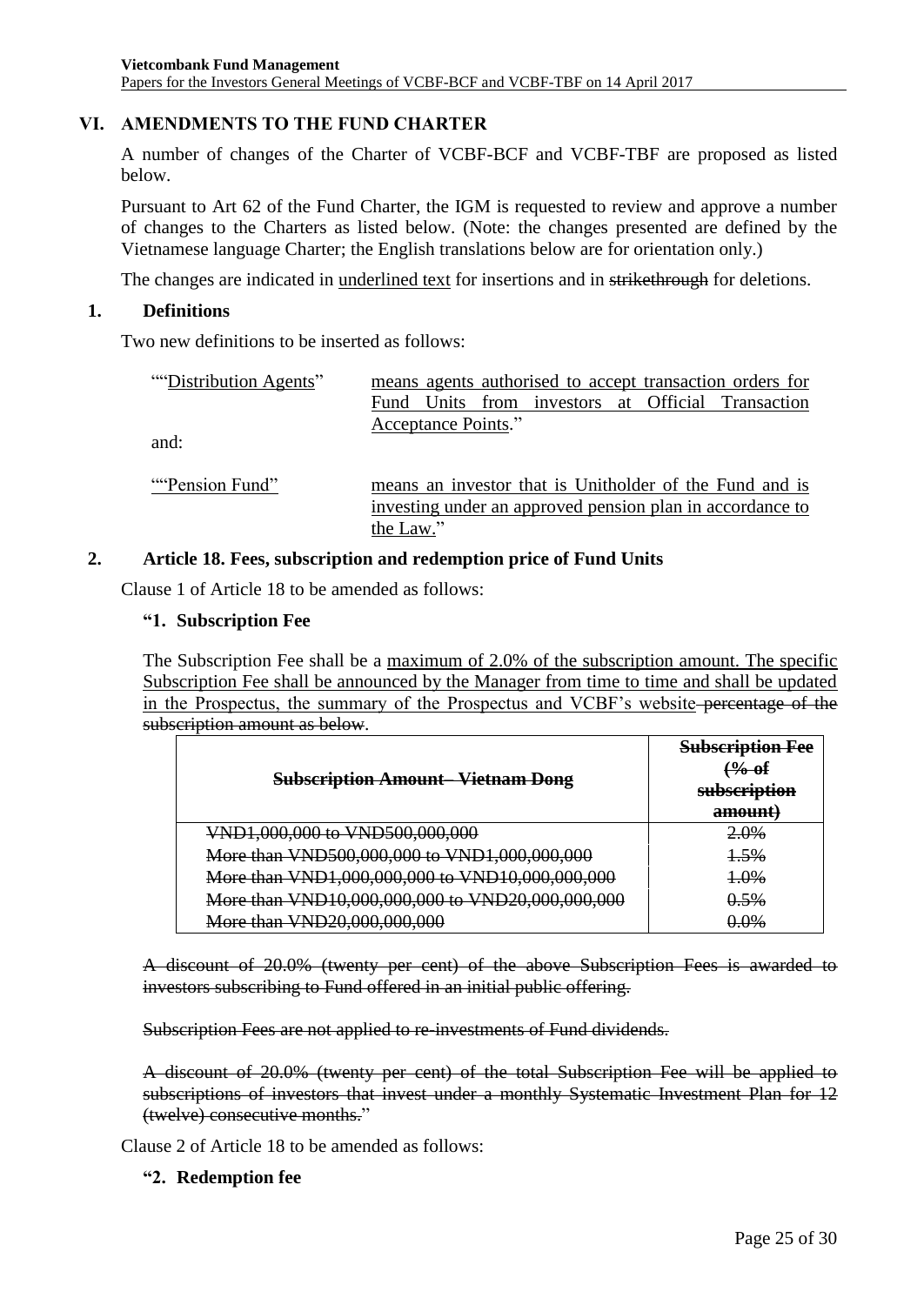A Redemption Fee shall be a maximum of 3.0% applied on NAV per unit of the redemption amount andbased on the investment horizon as follows:

| <b>Holding Period</b>                  | Redemption Fee (% of    |  |  |  |
|----------------------------------------|-------------------------|--|--|--|
|                                        |                         |  |  |  |
| 1 month or less                        | 3.0%                    |  |  |  |
| More than 1 month to $12$ months $*$ ) | $4.0\%$ (1.4% for SIPs) |  |  |  |
| More than 12 months to 24 months       | 0.5%                    |  |  |  |
| More than 24 months                    | $0.0\%$                 |  |  |  |

\*) A redemption fee of 1.4% applies for redemptions made from Systematic Investment Plans in less than 12 (twelve) months from their commencement.

The holding period shall be calculated for each purchase using first in, first out method as the default process.

The Redemption Fee will be subtracted from the proceeds paid to Unitholders upon redemption and will be recorded as an income for the Fund.

A specific Redemption Fee shall be announced by the Manager at its website and updated in the Prospectus. For the interests of investors, the Manager may reduce the Fee. The Redemption Fee shall exceed the above Redemption Fee as provided herein if approved by the Investors General Meeting and in accordance with the Law.

Clause 3 of Article 18 to be amended as follows:

#### **"3. Switching Fee**

The Switching Fee is the difference between Subscription Fee of the switch-in Fund with Subscription Fee of the switch-out Fund at the time the switch is executed if this difference is higher than zero.

There is no Redemption Fee charged for a Switching Order. The holding period of the Units is reset to the date of purchase of the switched-in Fund-shall be announced by the Manager on its website and updated in the Prospectus."

Clause 4 of Article 18 to be amended as follows:

#### **"4. Transfer Fee**

A maximum flat fee of VND300,000 (three hundred thousand Vietnam Dong) transfer fee will be charged for each transfer of Units. The specific Transfer Fee shall be announced by the Manager on its website and shall be updated in the Prospectusis paid by the transferor."

#### **3. Article 25: Appointment to and Resignation from the Fund Representative Board**

Clause 4 of Article 25 to be inserted as follows:

"4. In case the Board's structure or any member of the Board no longer meets the conditions specified in Clause 2 of Article 24 or Clause 1 of this Article, or a member is forced to resign, the Fund Representative Board and the Manager shall select a member that satisfy the conditions in Clause 2 of Article 24 and Clause 1 of this Article for temporary substitution within 15 (fifteen) days from the discovery of such event. The new member shall provisionally exercise the rights and obligations of the official member of the board of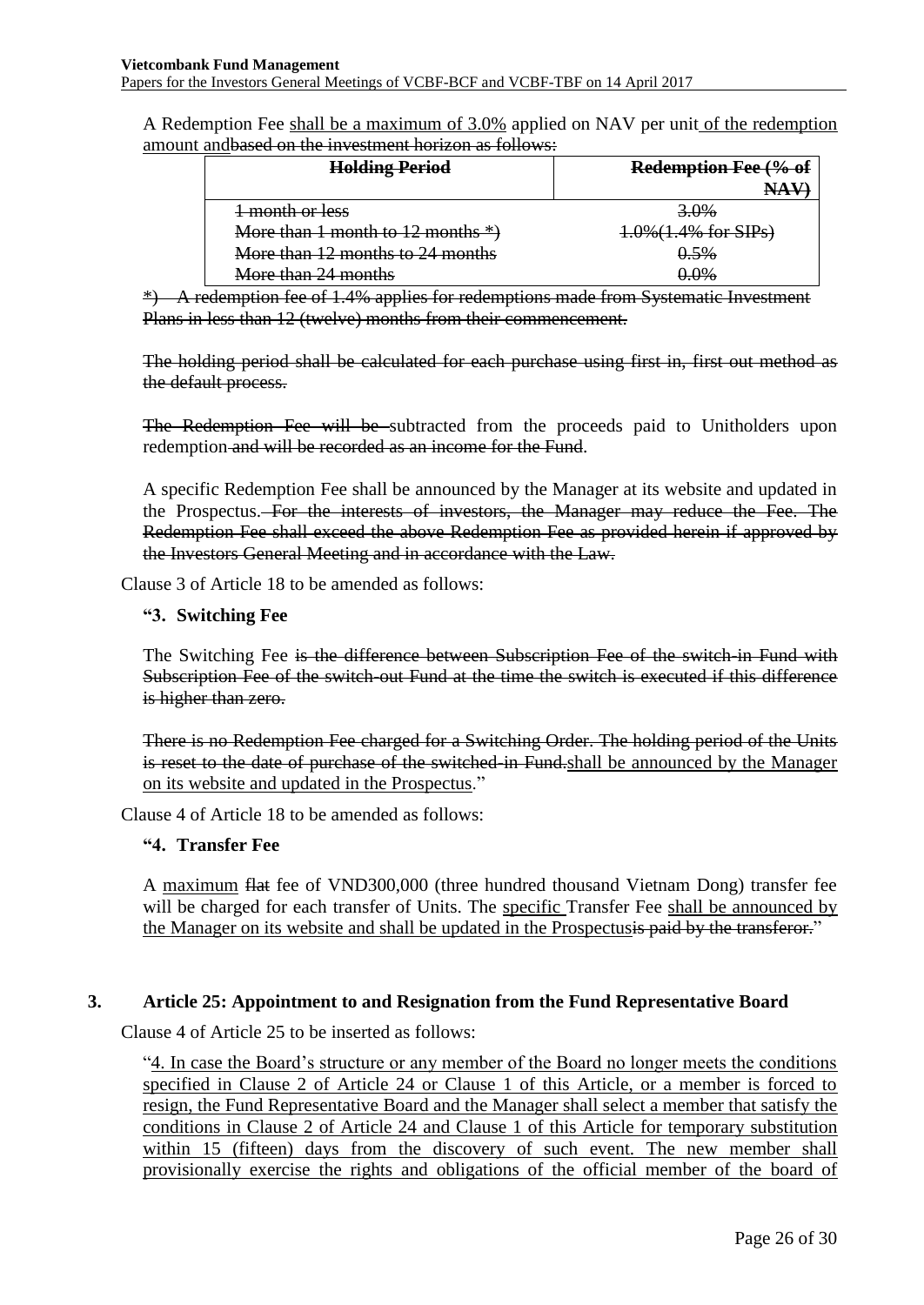representatives of the fund until the general meeting of investors officially appoints the new official member."

#### **4. Article 37. Termination of rights and obligations of the Supervisory Bank to the Fund**

Sub-clause e of Clause 1 of Article 37 to be amended as follows:

"Other cases in accordance with the Law and the Supervisory Contract."

#### **5. Article 51. Determination of the Net Asset Value ("NAV")**

Clause 2 of Article 51 to be amended as follows:

"The Fund's NAV and the NAV per Fund Unit must be confirmed in writing or by facsimile, email or other suited means of electronic data transfer by the Supervisory Bank, or if approved by the Manager by electronic data file transfer. If the NAV or NAV per Fund Unit are misvalued, the Supervisory Bank is responsible for informing and requesting the Manager to rectify opportunely within 24 (twenty four) hours. The Fund's NAV, the NAV per Fund Unit must be published on the website of the Manager, related service providers, Distributors and mass media in accordance with the Law within 3 (three) days from the date of valuation and shall remain valid until a new notice is released. In case the NAV is misvalued, the Supervisory Bank must inform and request the Manager to rectify the errors within 24 (twenty four) hours from the time the error is detected."

#### **6. Article 52. Methodology to determine Net Asset Value**

Clause 1 of Article 52 to be amended as follows:

"Methods to determine the NAV of the Fund and NAV per Fund Unit shall be specified in the valuation guidelines in accordance with the Law and best international practices. The valuation guidelines shall be approved with certified by the Supervisory Bank and approved by the FRB. Changes to the valuation guidelines must be agreed with the Supervisory Bank and the Fund Representative Board."

#### **7. Article 63: Validity of the Charter**

The clause to be added as follows:

"The Charter shall be executed in both English and Vietnamese. In case of any discrepancy between English and Vietnamese version, the latter shall prevail"

\* \* \* \* \* \* \*

Subject to review, the IGM of each Fund is requested to approve the proposed amendments to the Charters of VCBF-BCF and VCBF-TBF respectively and approve the following resolutions:

A: For the investors of VCBF-BCF:

**THAT** the amendments of the VCBF-BCF Charter to the Definitions and Articles 18, 25, 37, 51, 52 and 63 as tabled be approved.

B: For the investors of VCBF-TBF:

**THAT** the amendments of the VCBF-TBF Charter to the Definitions and Articles 18, 25, 37, 51, 52 and 63 as tabled be approved.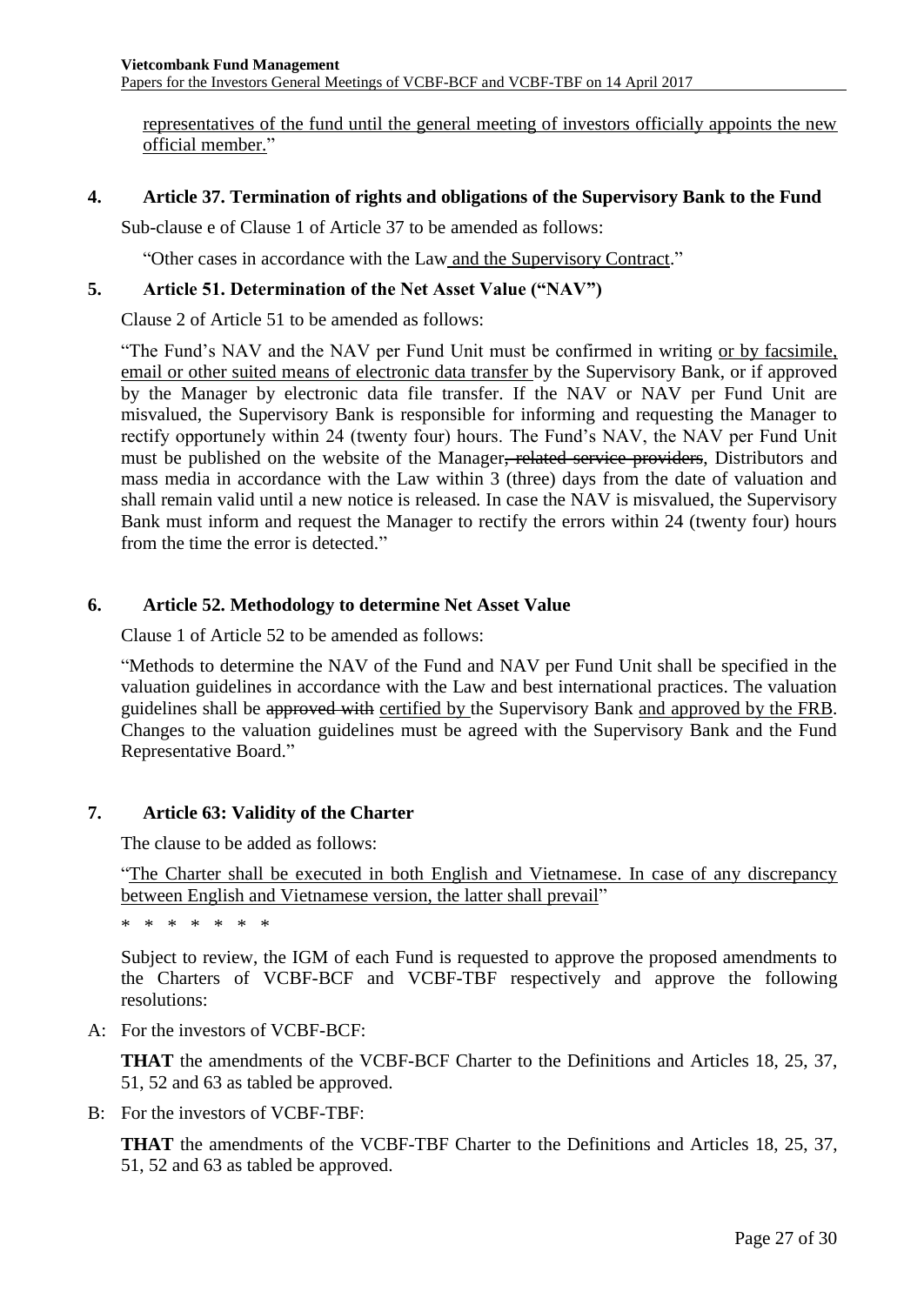# <span id="page-27-0"></span>**VII. INVESTORS' QUESTIONS AND ANSWERS --**

Following the voting on the administrative items in Nos. V and VI above, the investors attending the IGMs of the Funds are invited to participate in questions and answers with the Manager. This section can be continued as time and the number of questions allows.

# <span id="page-27-1"></span>**VIII. APPROVAL OF THE IGM MINUTES AND IGM'S RESOLUTIONS**

Subject to completion by the IGM secretariat and presentation to the IGM, the IGM is requested to approve the IGM Minutes and the IGM's resolutions for both Funds respectively, which are the approval of the audited financial statements as in Item II 3, the delegation of authority to the FRB and the amendments to the Funds' Charter as in Items  $V - VI$  (the "IGM Resolutions"), by passing the following resolution:

- A: For the investors of VCBF-BCF:
	- **THAT** the IGM Minutes and the IGM's Resolutions for VCBF-BCF be approved; and
	- **THAT** the Chairman and the Secretariat sign the IGM Minutes and the IGM Resolutions for VCBF-BCF be approved.
- B: For the investors of VCBF-BCF:
	- **THAT** the IGM Minutes and the IGM's Resolutions for VCBF-TBF be approved; and
	- **THAT** the Chairman and the Secretariat sign the IGM Minutes and the IGM Resolutions for VCBF-TBF be approved.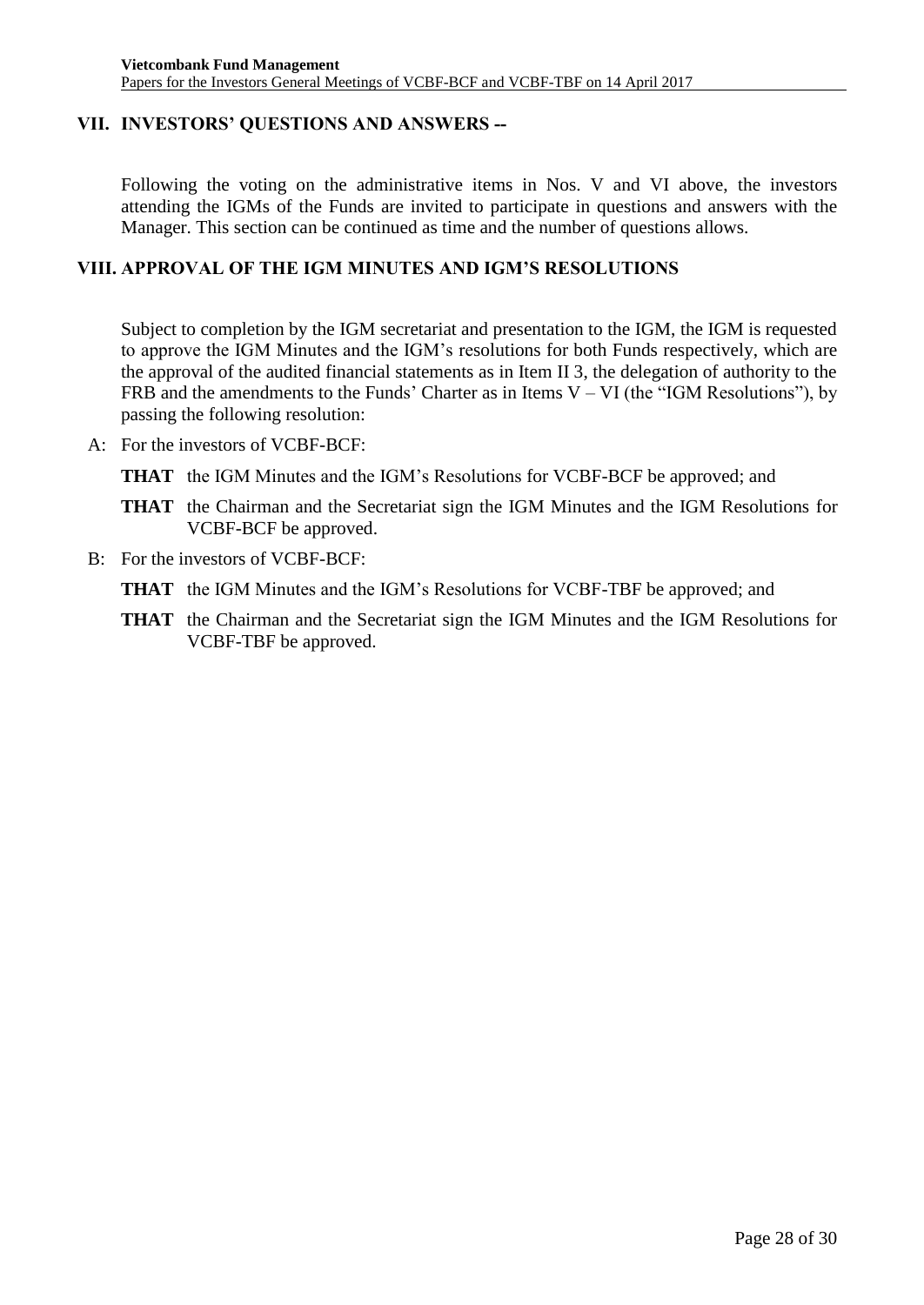# <span id="page-28-0"></span>**APPENDIX 1A: AUDITED FINANCIAL STATEMENTS VCBF-BCF**



**VCBF Blue Chip Fund Audited Financial Statements as at 31 December 2016**

Note: This appendix is attached in the printed format and, to manage total file sizes, is not attached in soft-copy. Please obtain the file from http://www.vcbf.com/en/open-ended-funds/investorsgeneral-meeting/